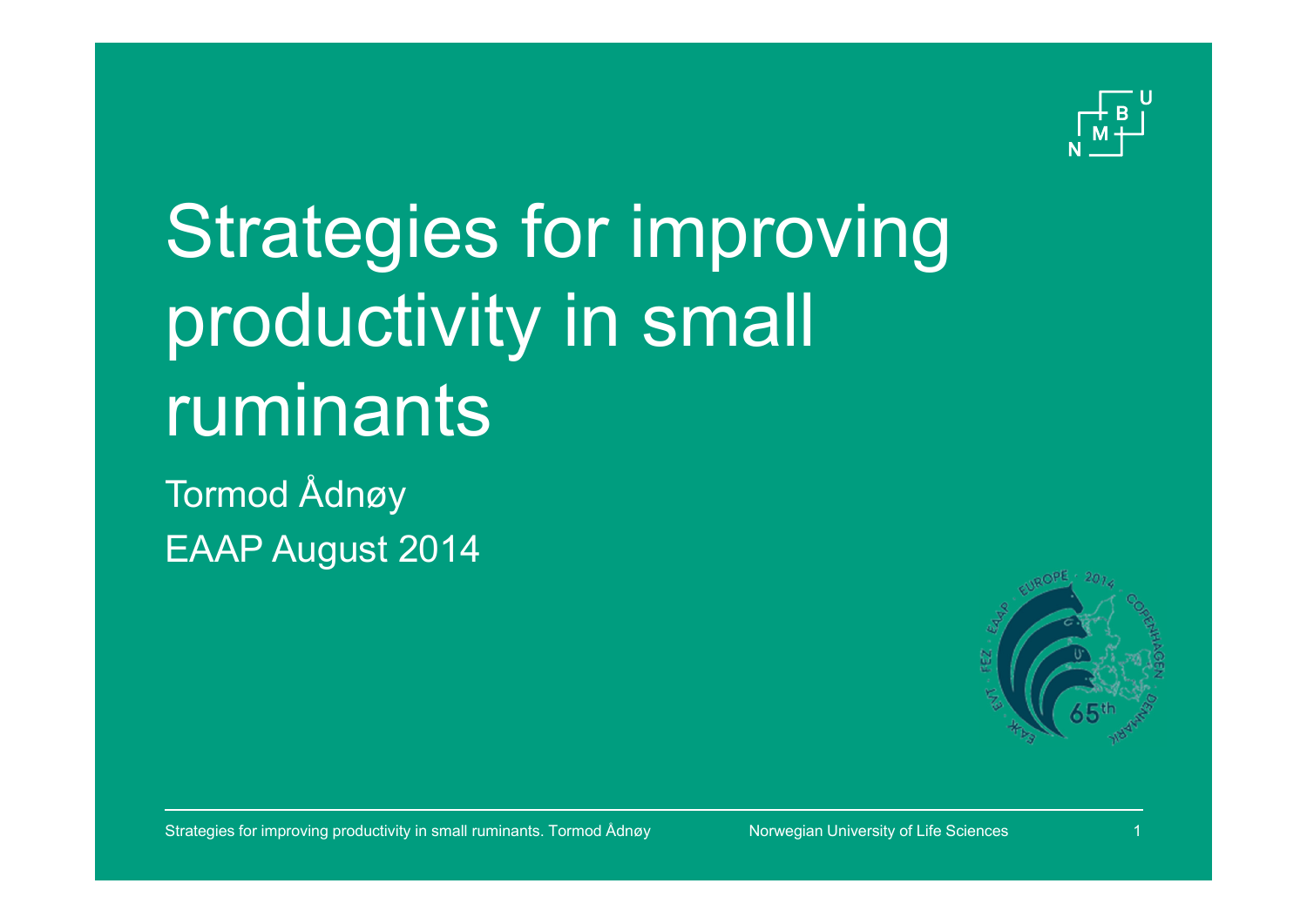## Strategies for improving productivity in small ruminants



strategies -> choose, improving -> better (for whom?)

- Intro (Trends in Norway and elsewhere?)
- •Focus: **productivity = product / resource**
- Future
	- prices .. market
- Small ruminants and breeding

g \* e? – need for different breeding goals?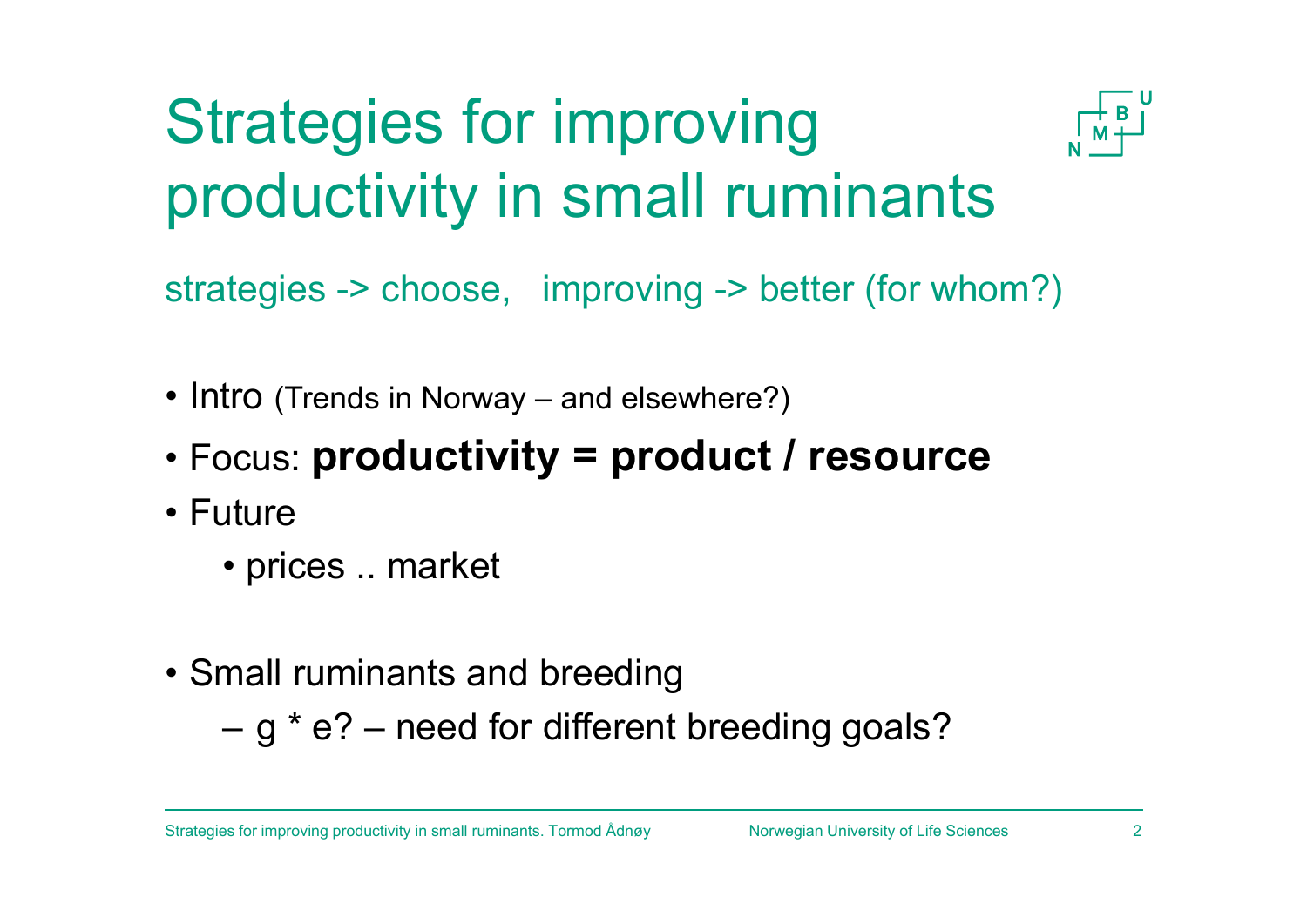

### Trends in Norway

Rangeland exploitation by ruminants: diminishing status

- Viking times and before: free men guard flocks
- Later: slaves guarded the flocks
- Last centuries: children tended the flocks
- Recently: nobody guarded the flocks daily
- Today: less grazing of mountain rangeland.
	- –More feed (grass) available near farms.
	- –Imported grain / concentrates is so cheap that the mountain rangeland resource is not fully exploited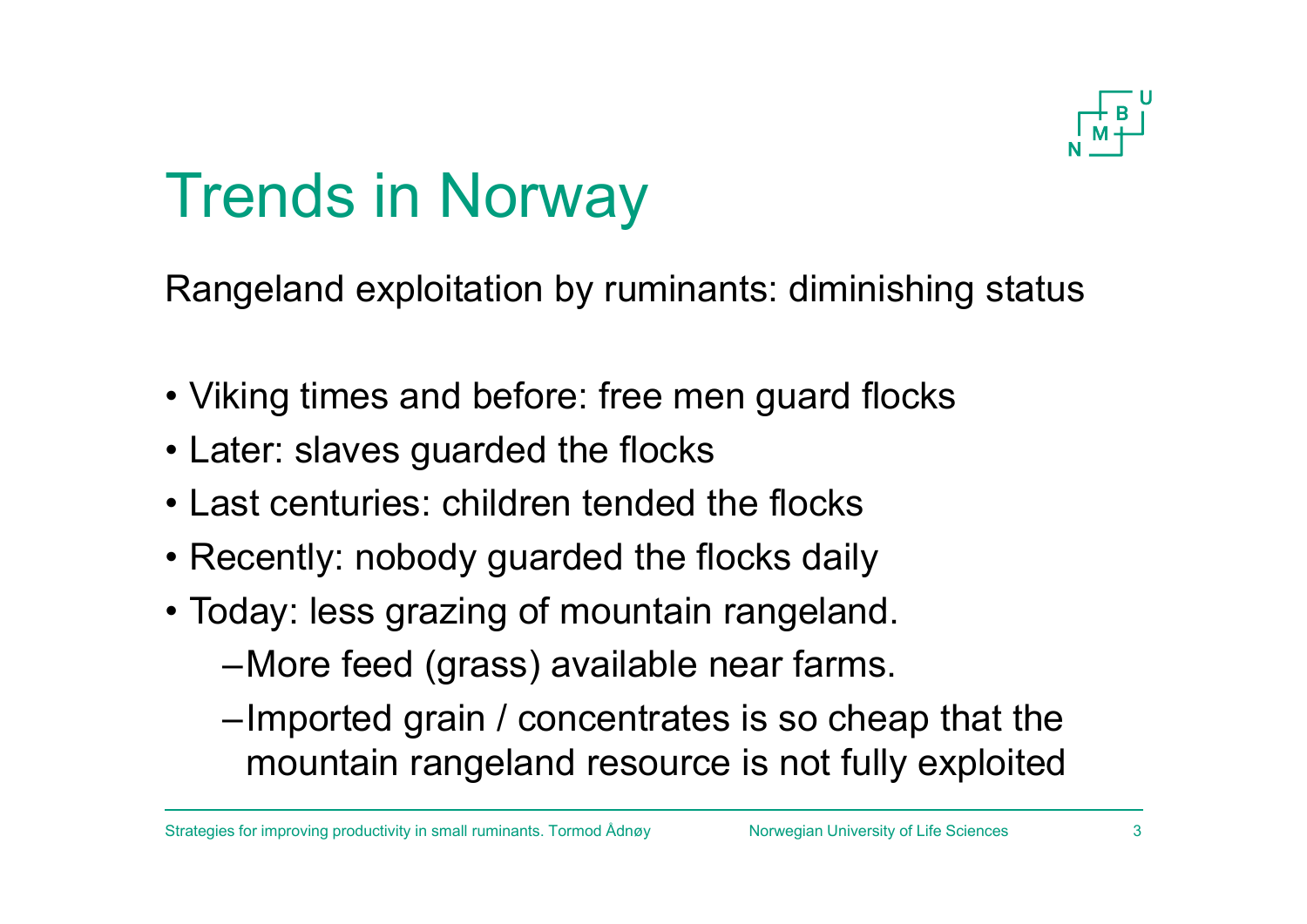

### Times change

- Status and value of small ruminants change
- Will production potential of rangeland be needed and have a high enough value to be used by small ruminants in the future?
- With high salaries, and comparatively low prices of oil, fertilizer and grain on the world market, maybe not!
	- –or lambs meat and goat cheese is valued for taste and origin (not only for food value)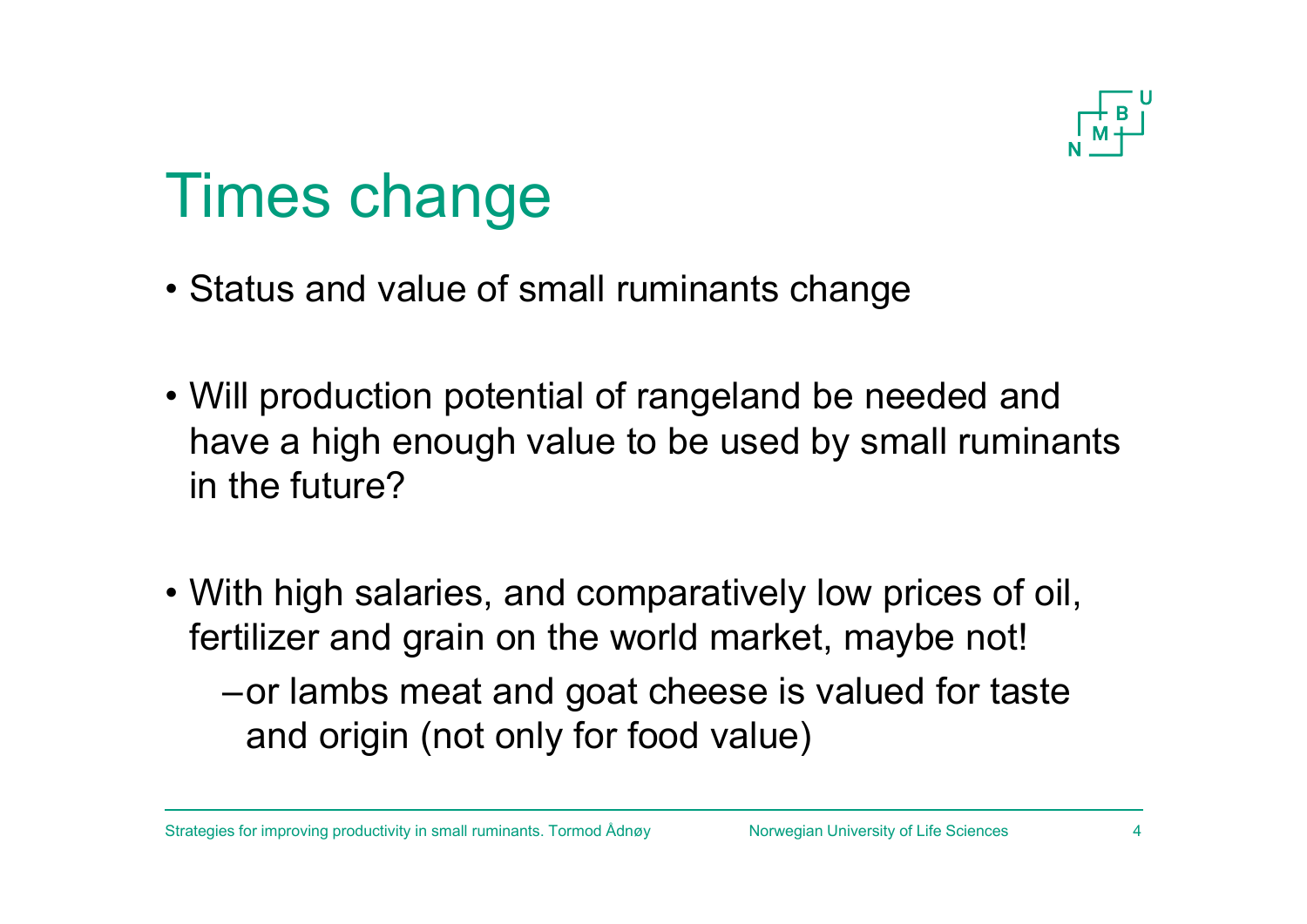

- Farmers in Norway have loved the break that going into the mountains to check sheep gave during the summer
- Some young farmers today consider this a job they should get pay for and would and can rather go to Greece on holiday
- Farmers kept slimmer before…
- What we want and what we need is not necessarily the same.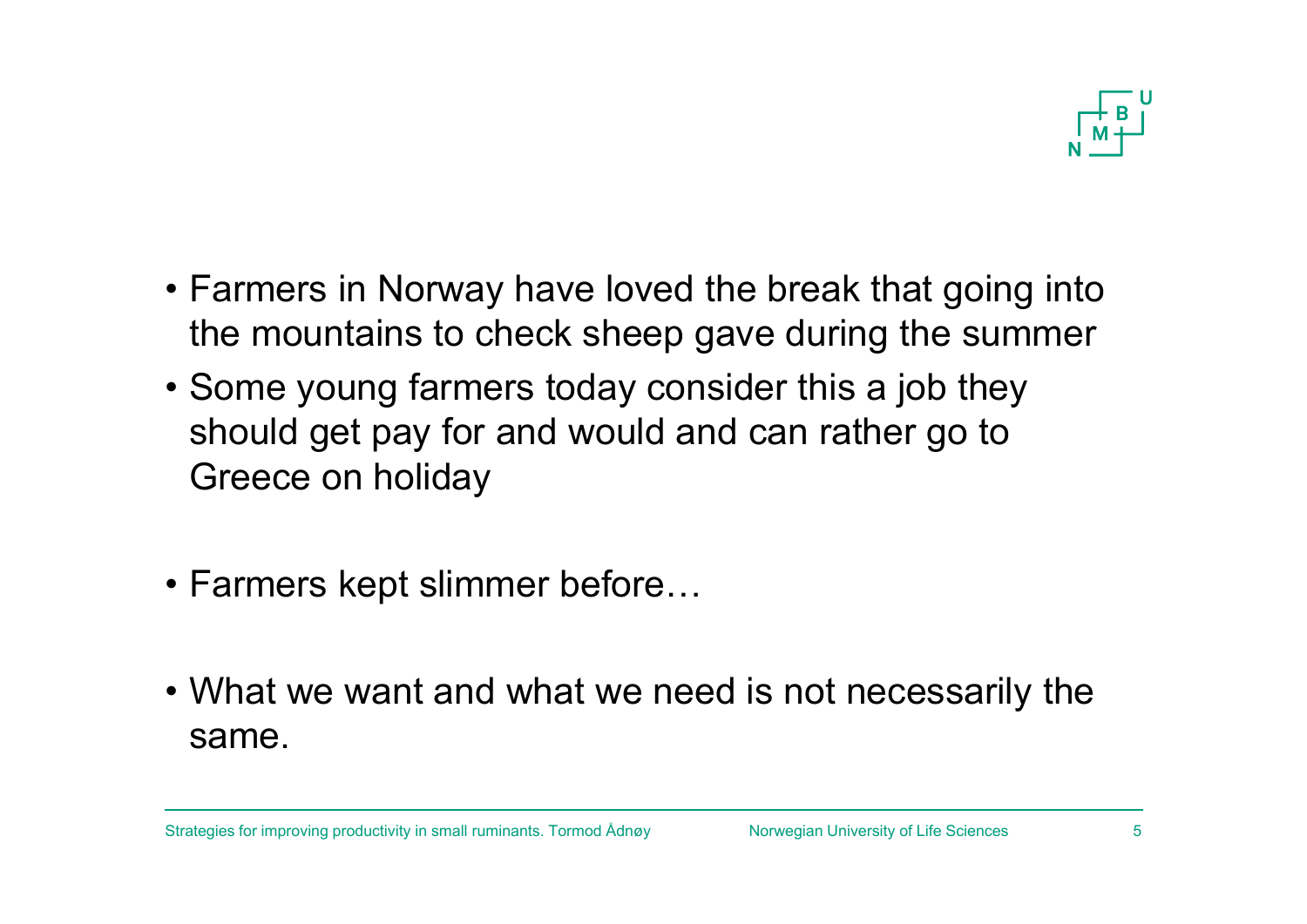## Will rangeland resources be needed?



With growing world population and limited arable land ..

### EITHER:

• 1) Price increase in world markets for oil, fertilizer, grains?

### OR:

• 2) Productivity and efficiency keeps up with growing world population and salaries (in Norway..) remain high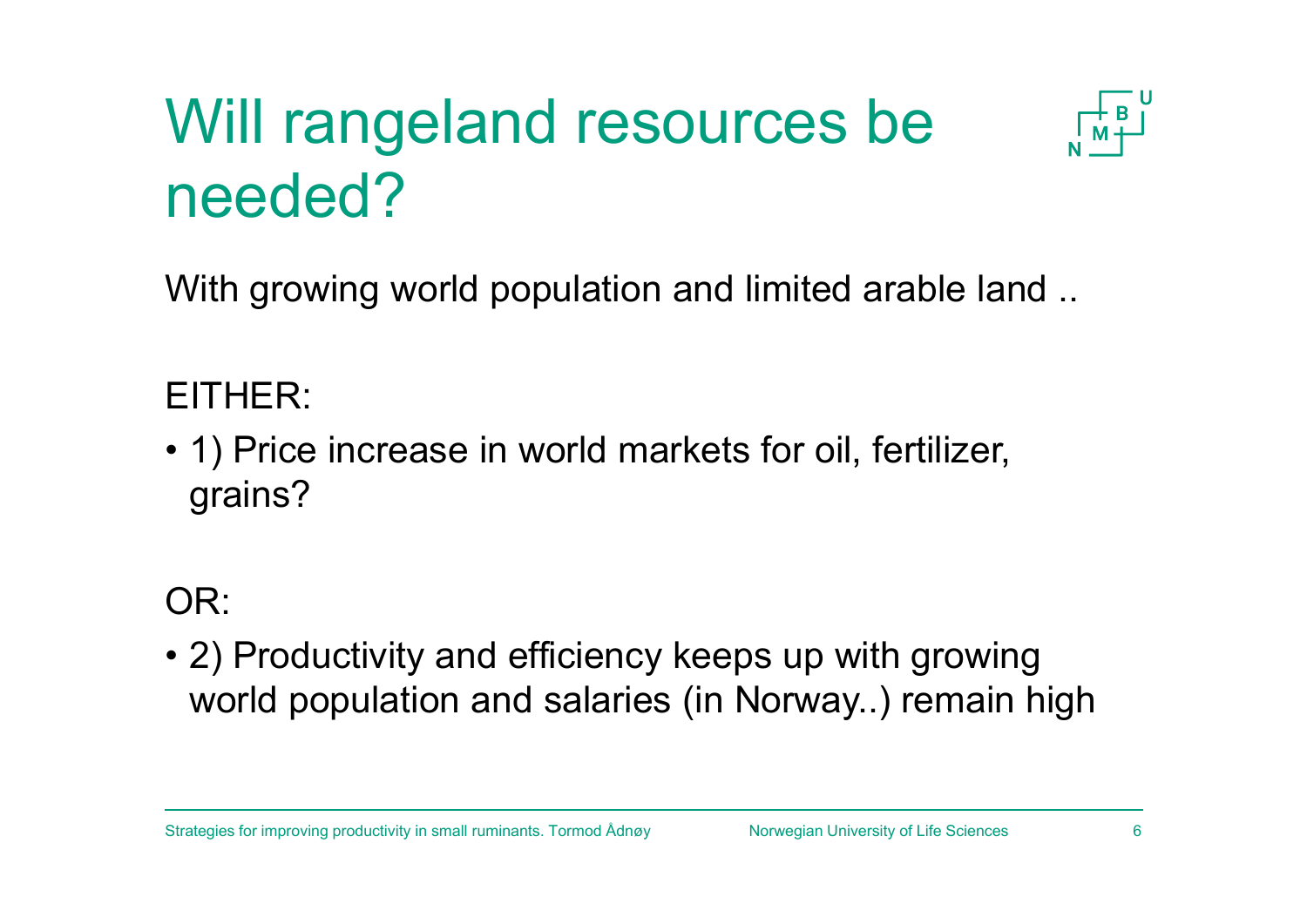## What kind of sheep / goat do we need?



### EITHER

• 1) Efficient transformers of rangeland feeds

### OR

• 2) Efficient transformers of concentrated feeds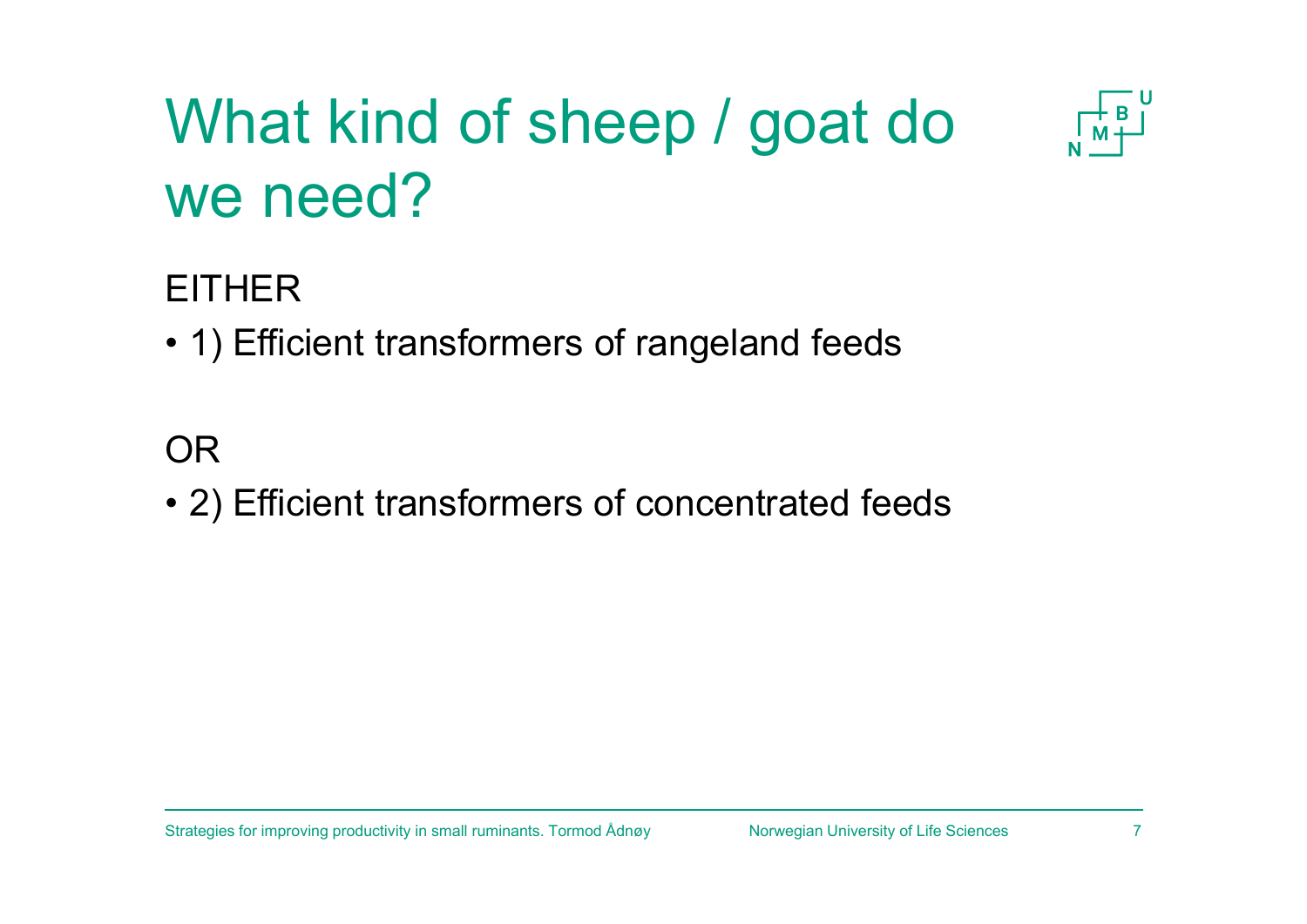

### Norwegian White Sheep – <sup>a</sup> successful breeding story

- Lamb at one year old
- Get more than 2 lambs per lambing
- Grow fast during summer
- Require intensive feeding
	- good spring pastures
	- good summer (mountain) pastures
	- made for efficient use of imported feed

### National breeding scheme – same for all environments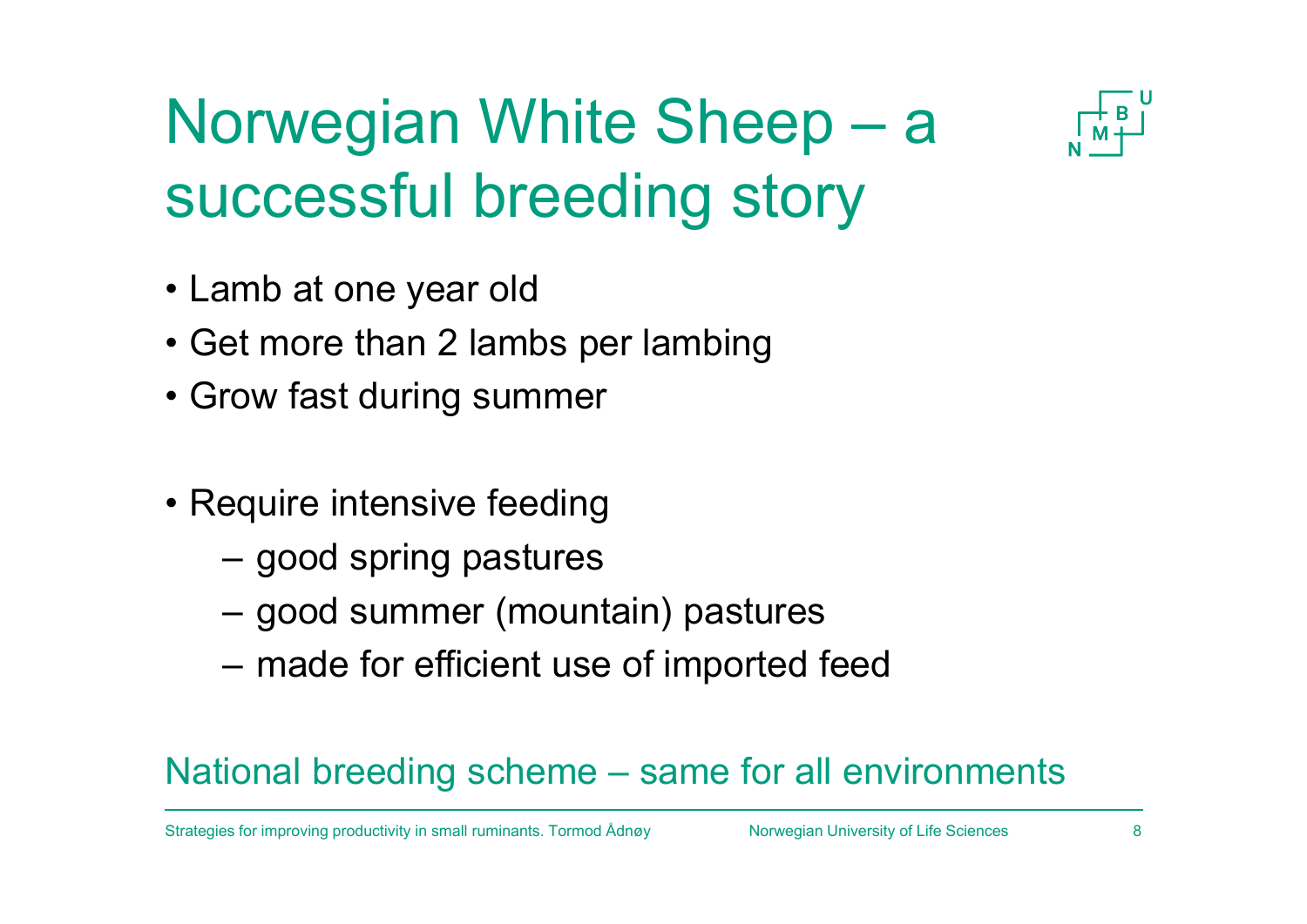## How would they do on extensive feeding?



– without extra concentrates –

• I don't think we know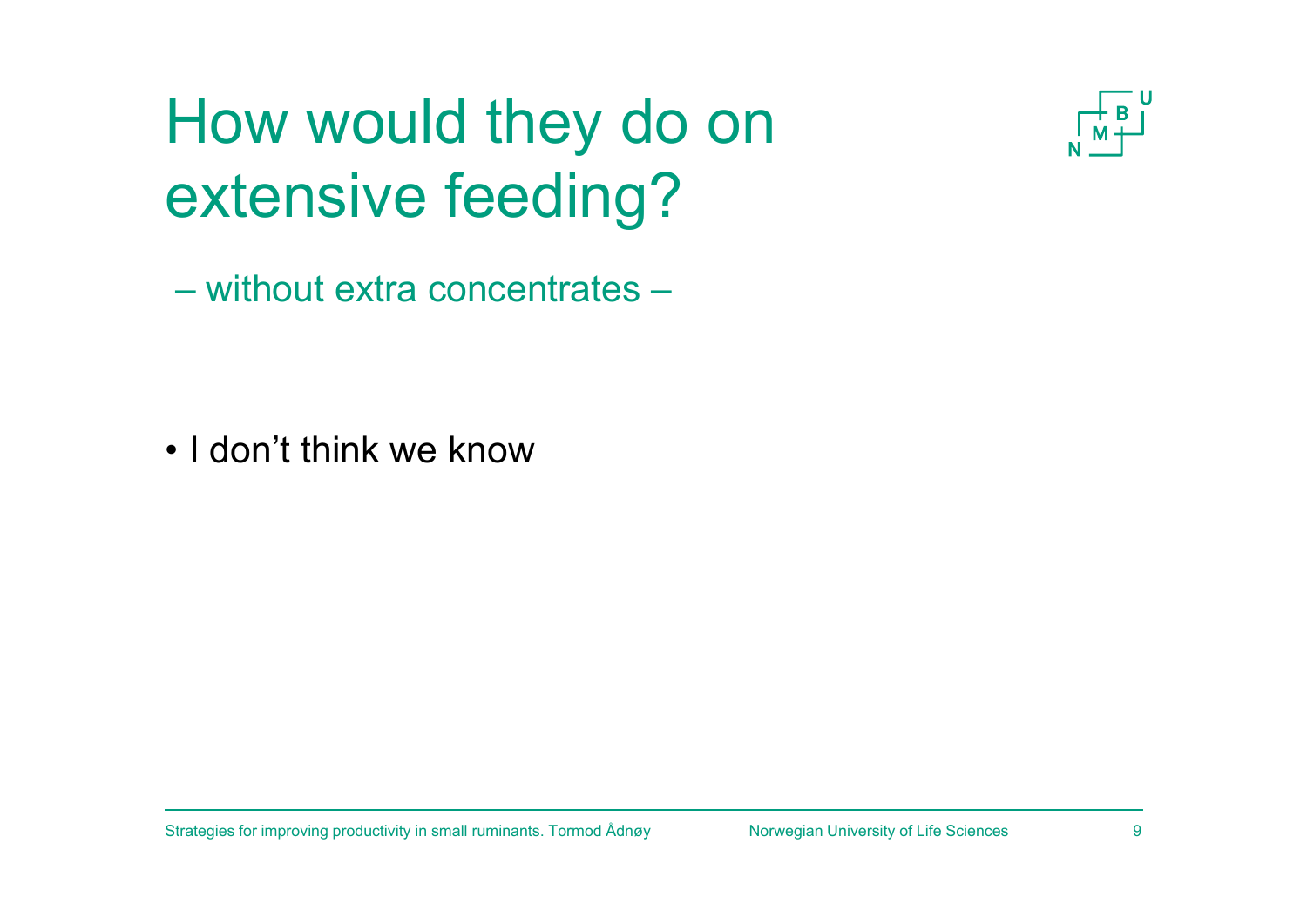

- How free is the market? Who decides what to produce?
- With <50% income tax a lot of market is decided by government
- Lamb meat and goat cheese produced with subsidies or for high end markets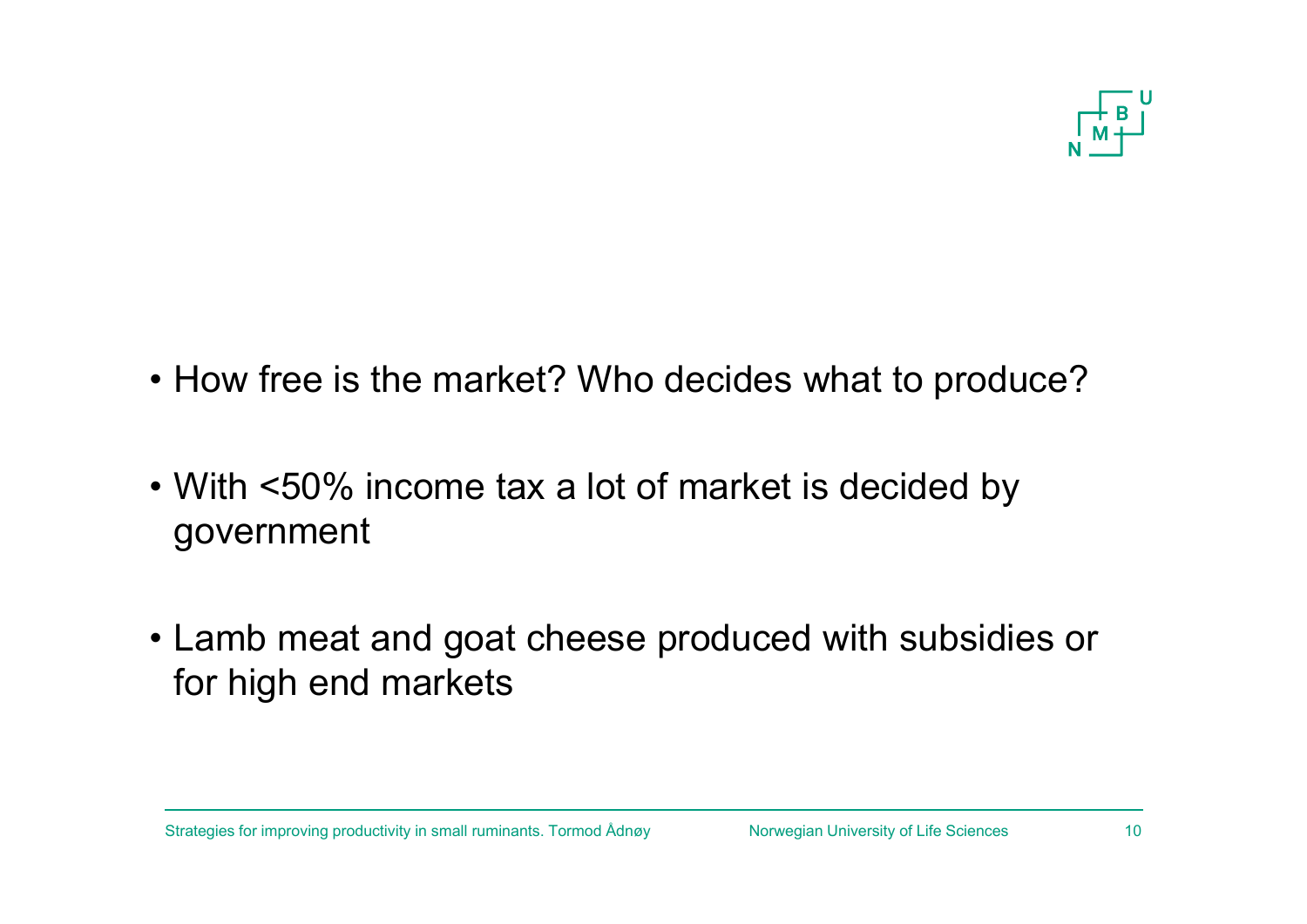

### **Productivity**

Google:

### «**Productivity** is the ratio of output to inputs in production»

<http://en.wikipedia.org/wiki/Productivity>

**Output** ... It is national output that makes a country rich, not large amounts of <u>money</u>. [3]

<http://en.wikipedia.org/wiki/Output\_(economics)>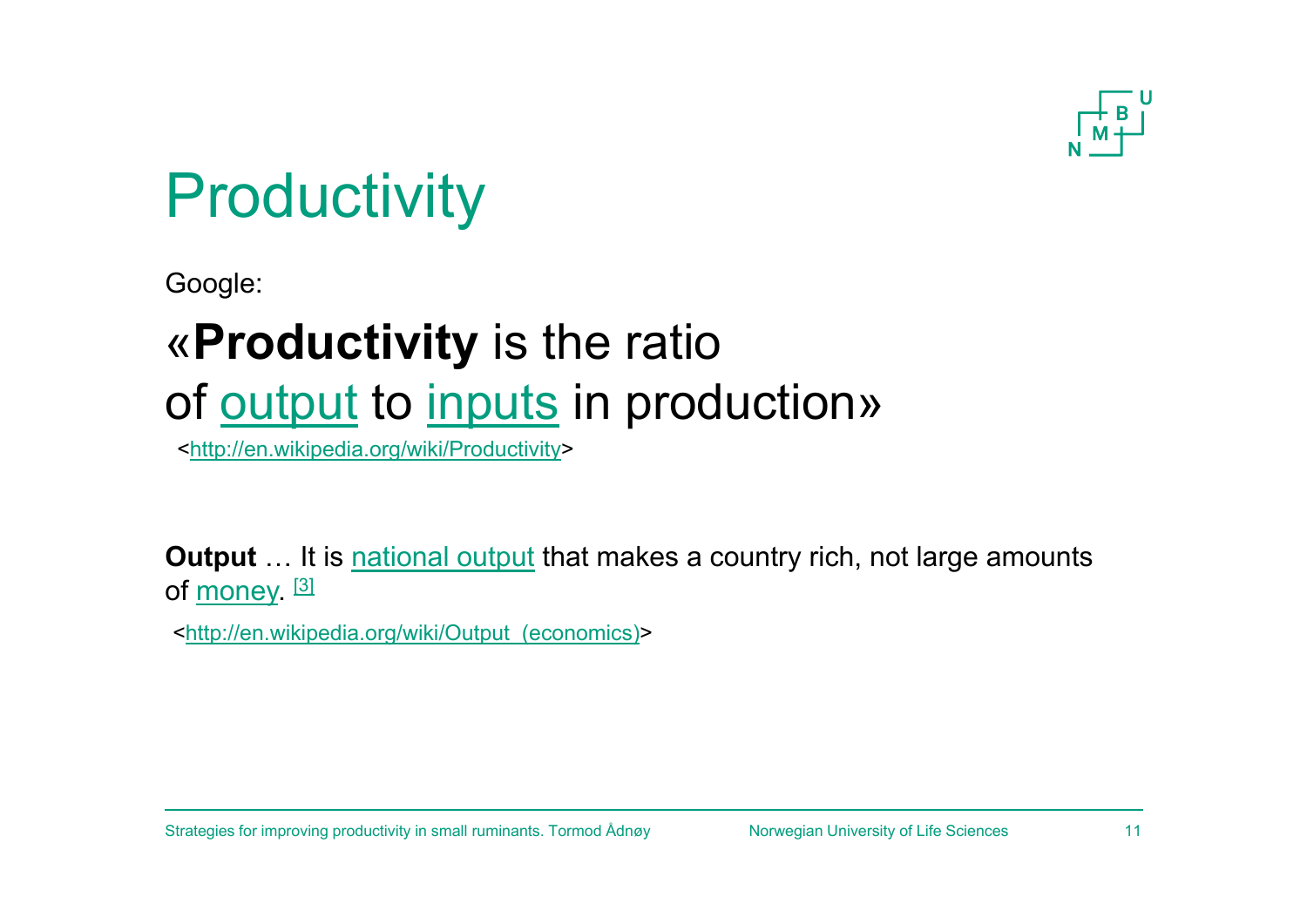

### **Output**

for small ruminant production

- Meat
- Milk
- Landscaping
- … Cultural heritage …

Meat and milk output is relatively easy to measure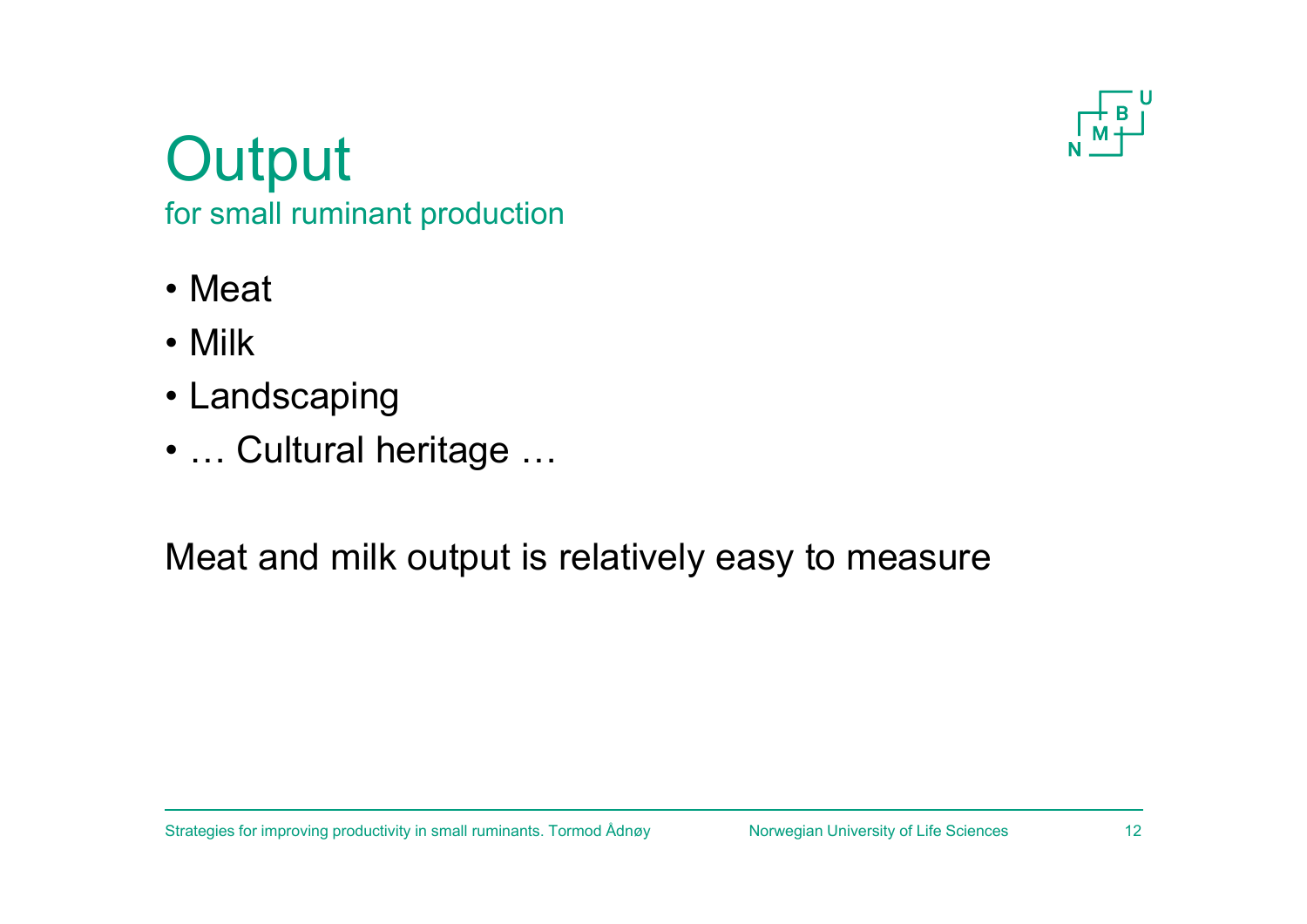

### Input

for small ruminant production

- Feed
	- Amount / Quality / Seasonal availability
- Labor
- Shelter
	- Heat / Cold / Predators / Control
- Care
	- Health / Medicine / Vaccines / Lambing

### Many inputs are difficult to quantify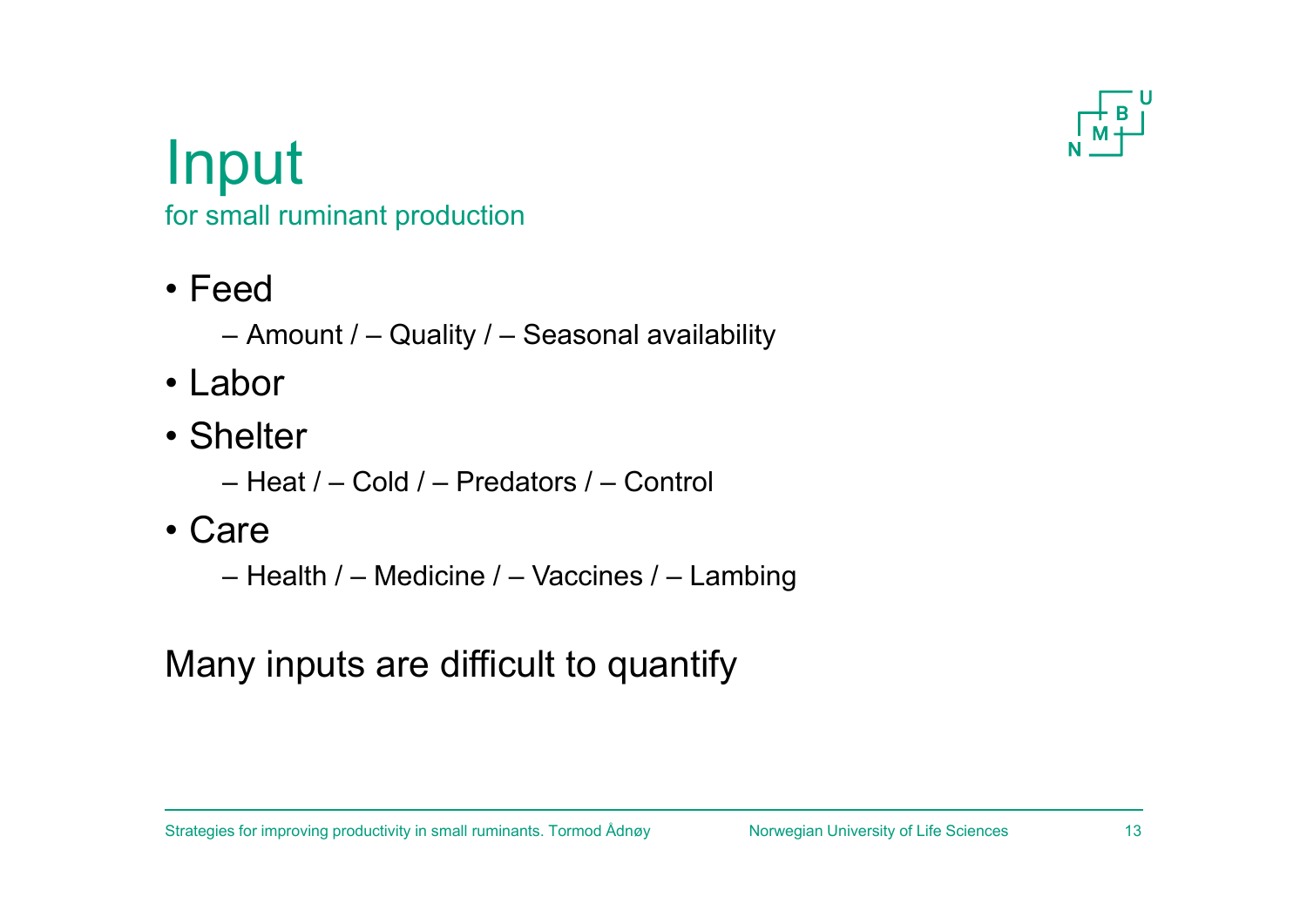

### Animal husbandry – why?

Domestic animal:

- –man supplies resources to get a product that man wants
- –man exploits animal
- Chose animal according production (milk, meat, ..), and according to available resource (feed, ..)
- But also give and improve resource according to animal (shelter, more concentrated feed, vaccines, ..)

• —… …… …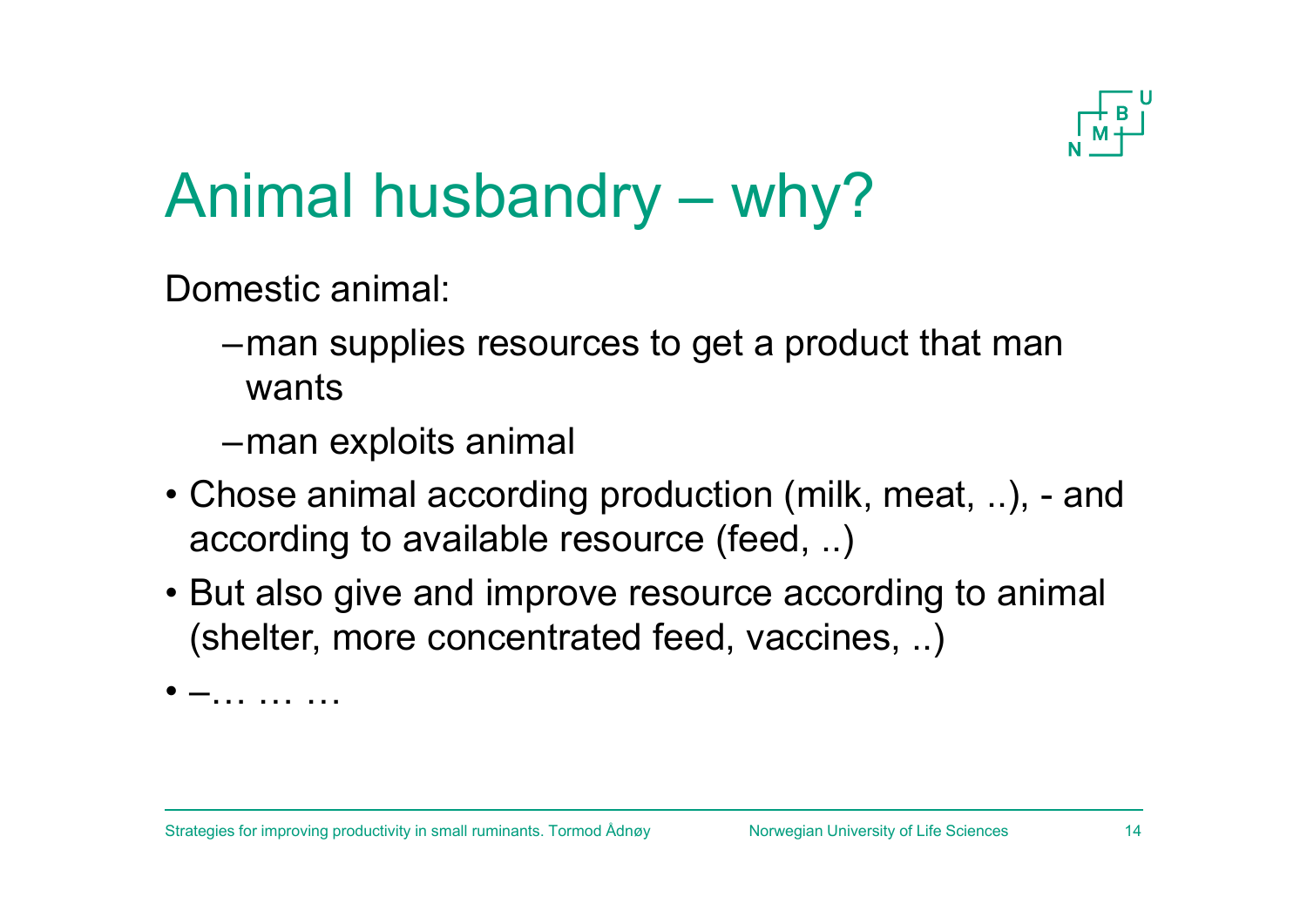## Resources for input – before studying productivity..



- We keep domestic animals to have better human use of resources
- Norwegian rangeland 80% of surface nice to walk in, but hard to eat for humans
- Ruminants can transform rangeland plant production to meat and milk
	- (photosynthesis etc … original resources)

#### **A pig or chicken could hardly help us make human food out of the rangeland resource**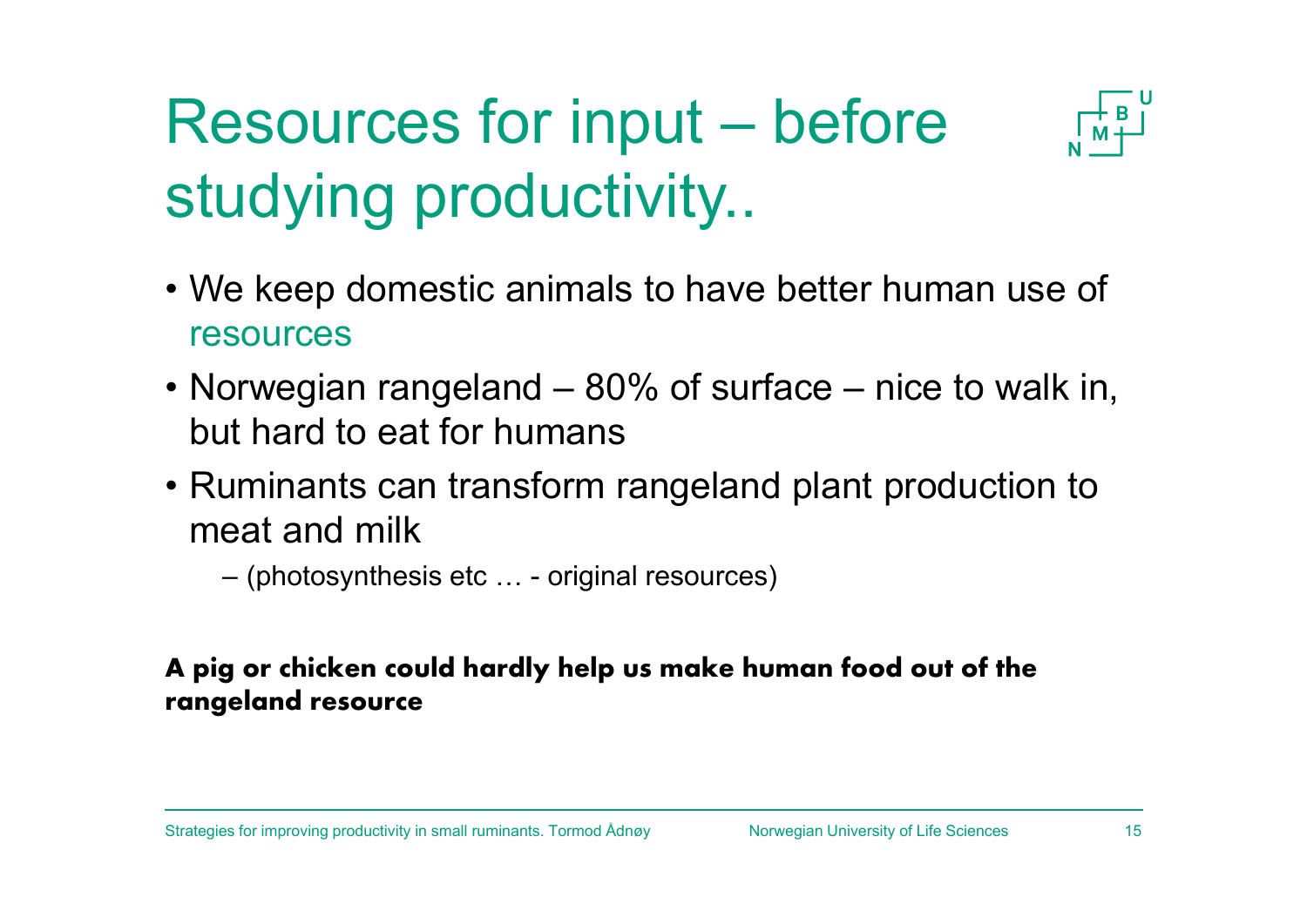## Unlimited and limiting resources in production



• «Best things in life are 'free'» or almost unlimited:

–Air

- –Water (in Norway)
- –Life (?animal genetic resources)
- –Sun -> photosynthesis (finite on Earth and per Ha)
- But some resources cost and are limiting:
	- –Labor
	- –Feeds
	- –Medicine
	- –Shelter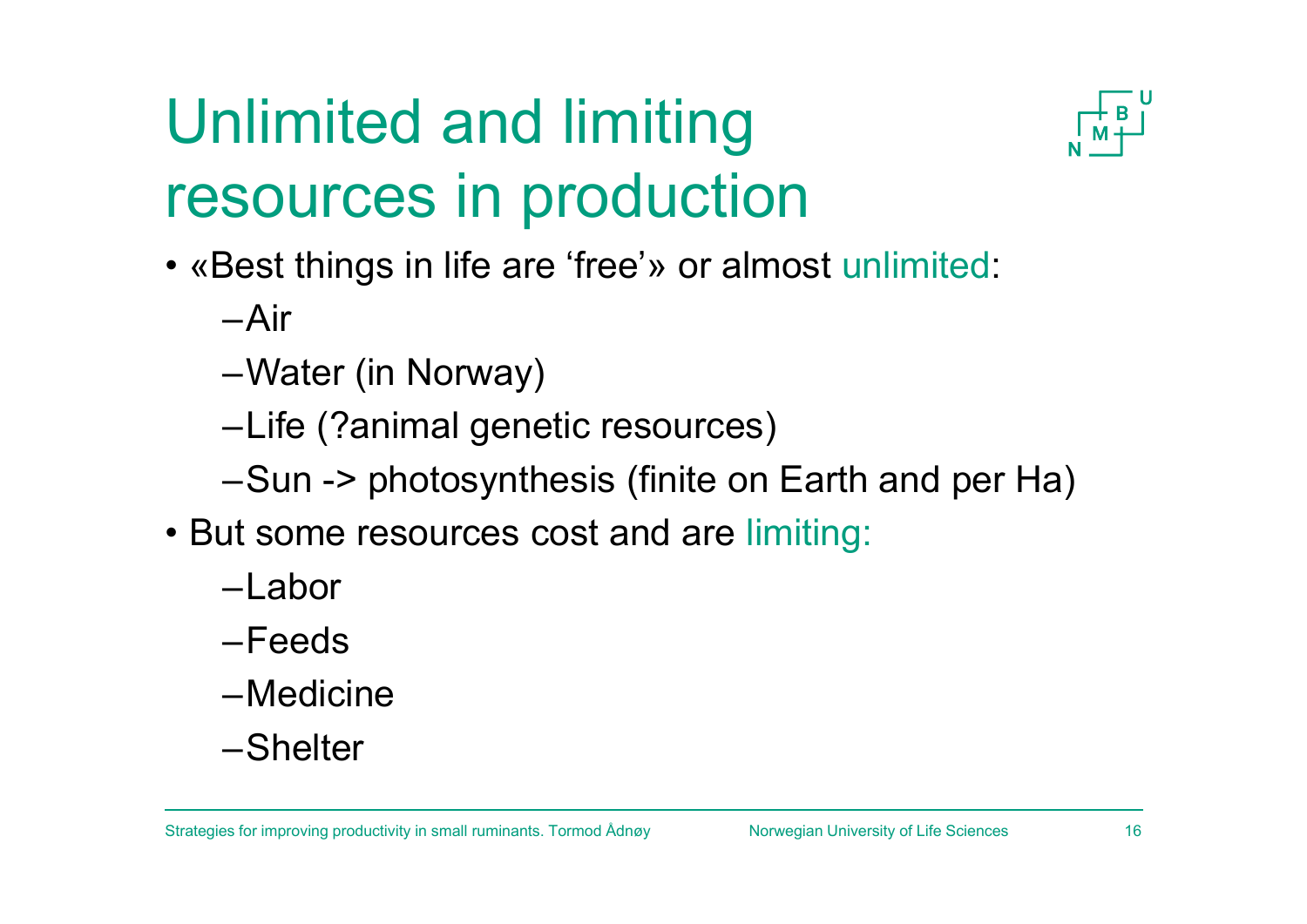

### Productivity in many ways

- Protein productivity = protein output / protein input
- or protein output / area
- or protein output / labor
- Energy productivity
- Amount of human food / Area  $=$  [Land Use Ratio (LUR)] $\cdot$ 1

- Product per Pollution
- Product per Feed
- Product per Imported feed unit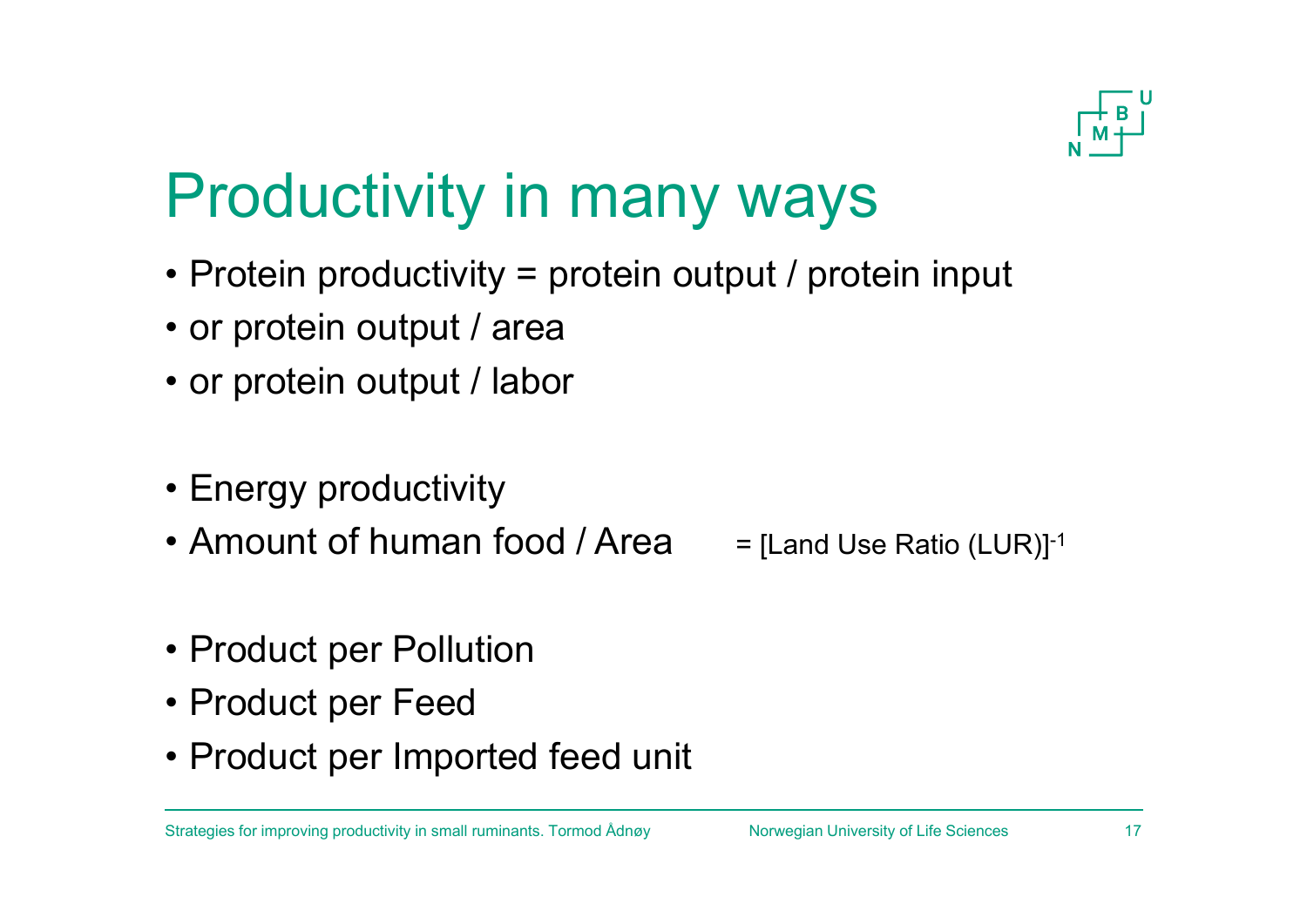

### Productivity and price

productivity = output product / input resource  $=$ ?

economic productivity= price\*product / price\*resource

- price: availability and how people value and are willing to pay (market)
- –varies geographically and in time – Future prices?

A farmer can only produce if he is economic productive ie output / labor is reasonable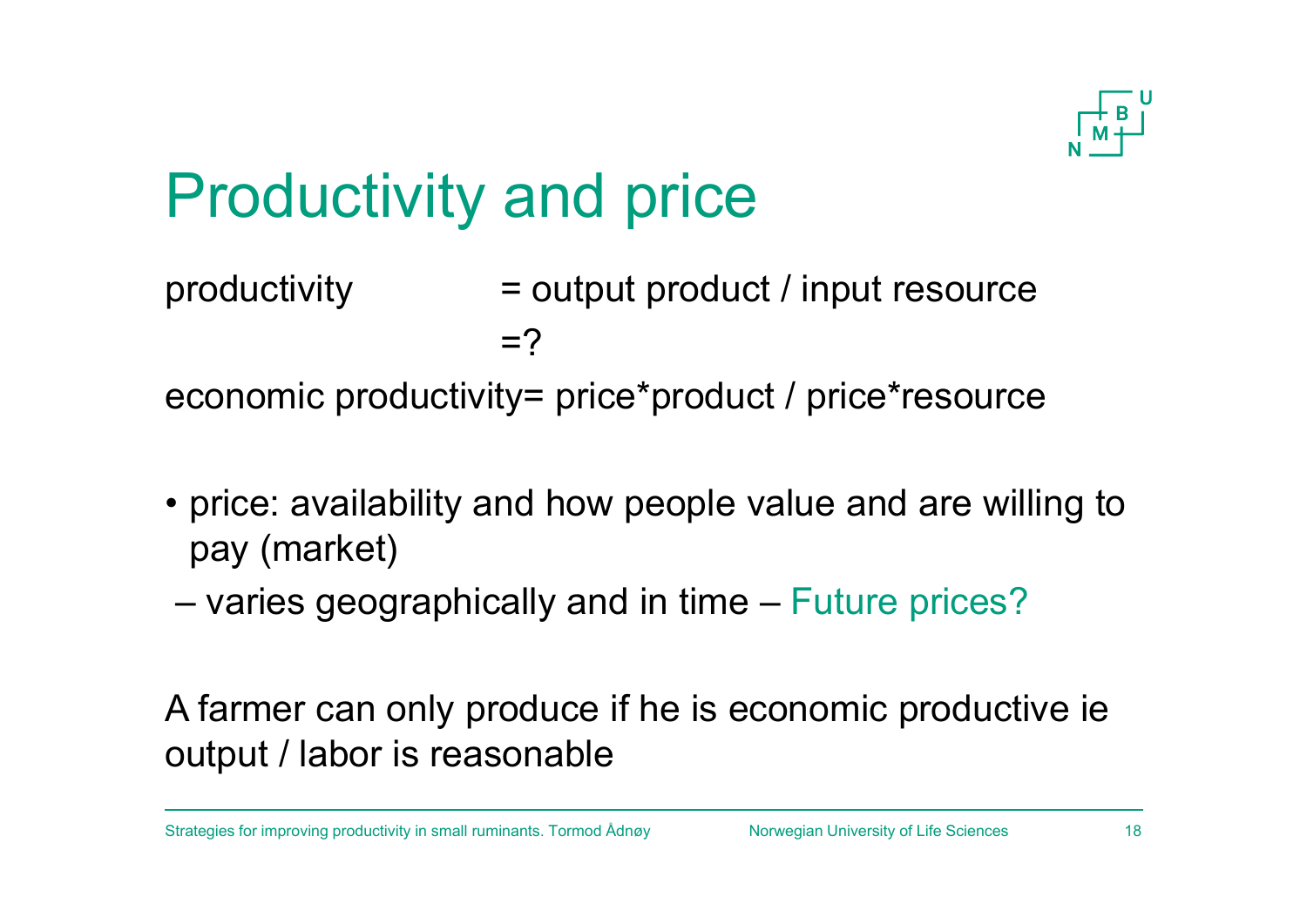

### Prices and value

**Money is used to measure what we value : want / need / can afford**

**«Best things in life are free» and many cannot be bought (but some cost) life / family / friends / air / daylight / ..**

*We need to eat less and use more energy, but increase productivity and do the opposite!*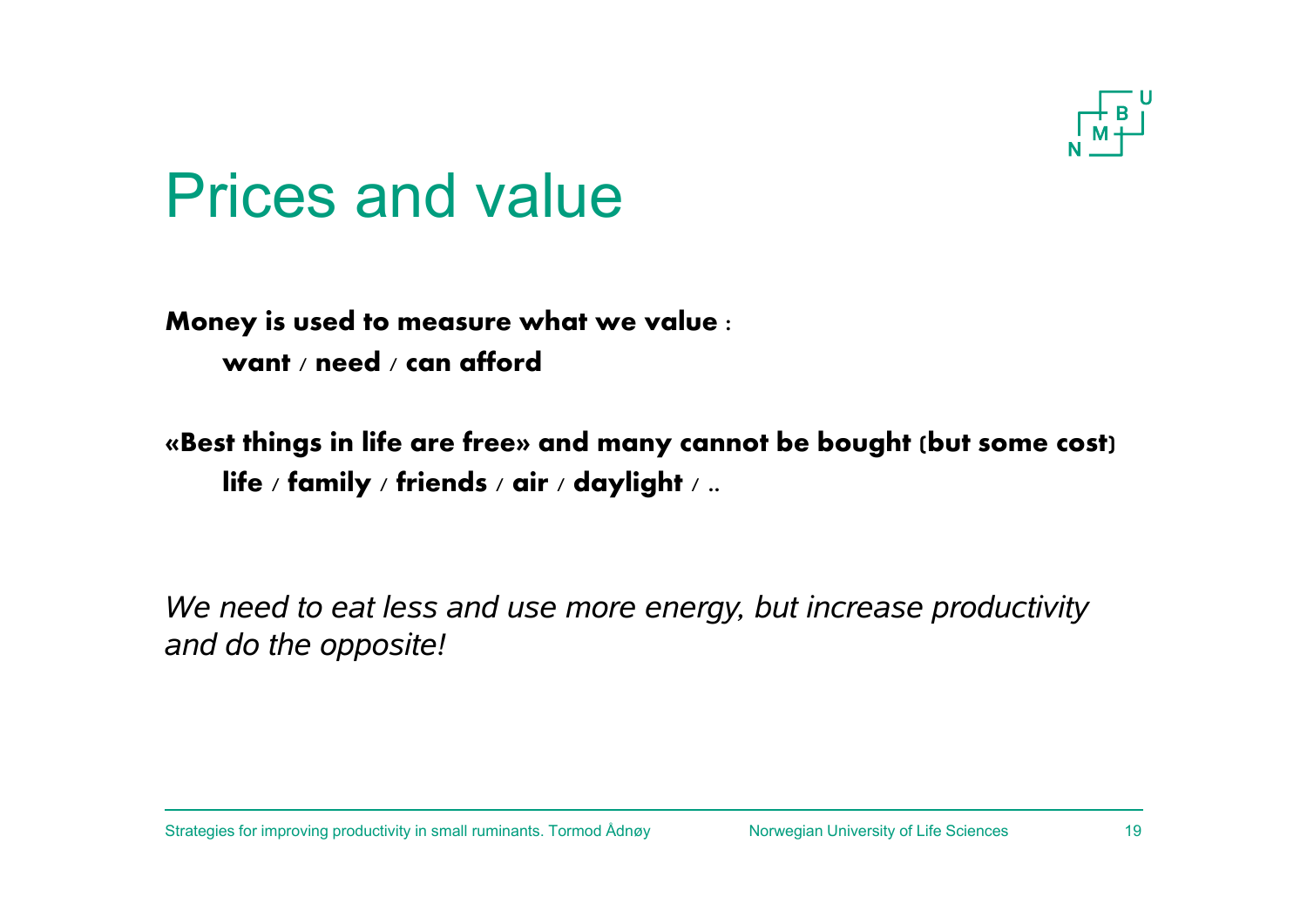

### Product and price

- Market
	- –supply and demand
	- –alternative goods
		- (meat from chicken, beef, lamb, vegetarian alternatives, … )
- What we need and what we want
	- –what we should want (climate change, obesity, ..)

#### **Why do we value lamb's meat and goat cheese?**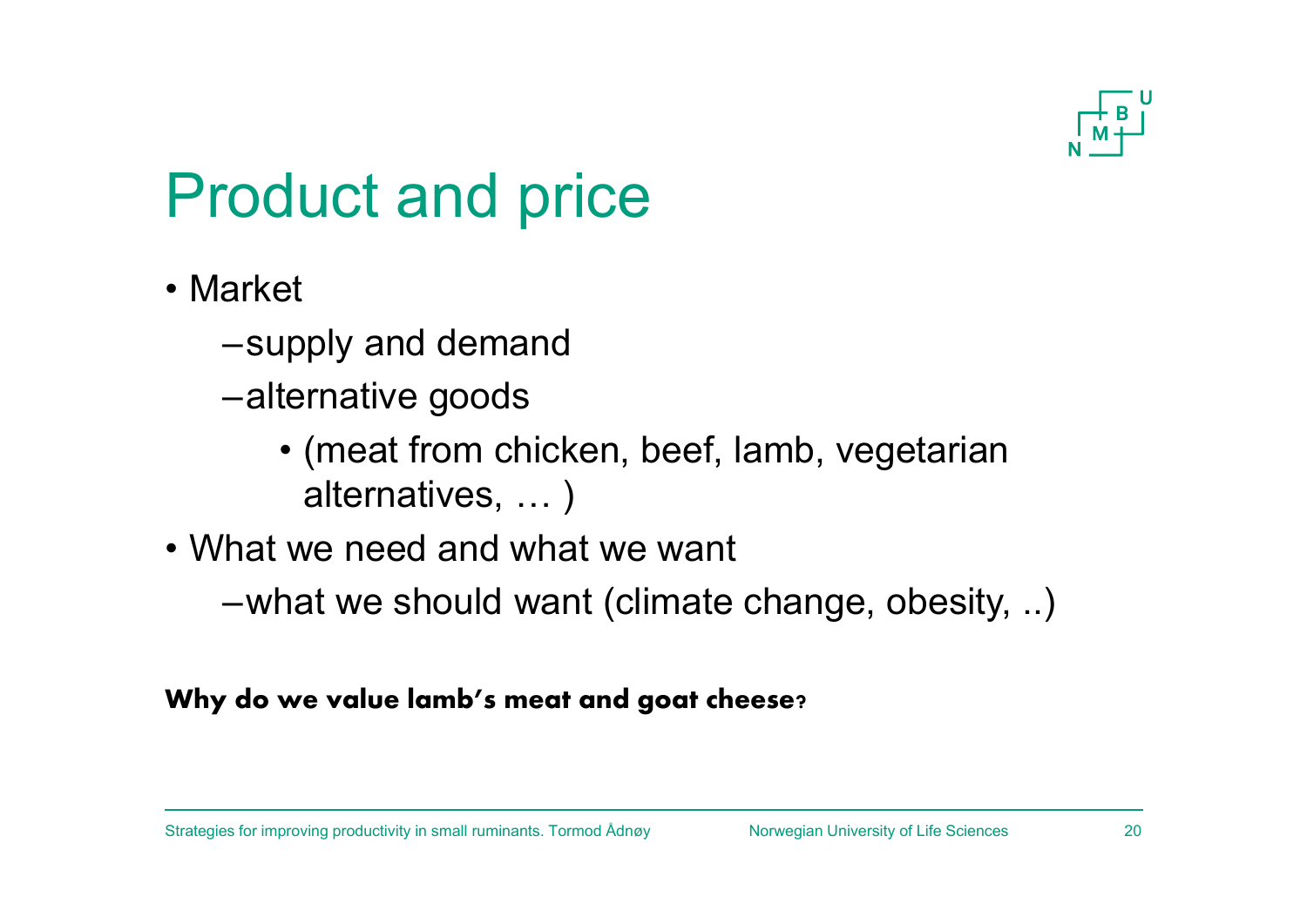

### Future, past, and policy today

- FAO tells us that food is getting scarcer
	- –in 2005:

population increase > food production increase

- Climate change due to gases
- 1960-70s:
	- Reidar Borgström (1912-1990): Mat för miljarder (Food for billions)
	- Nobel peace prize for Green Revolution to Norman Borlaug
	- Framtida i Våre Hender Erik Damman
- Green parties in EU and in Norway
- Thomas Piketty (2013): *Le Capital au XXIe siècle. Seuil.*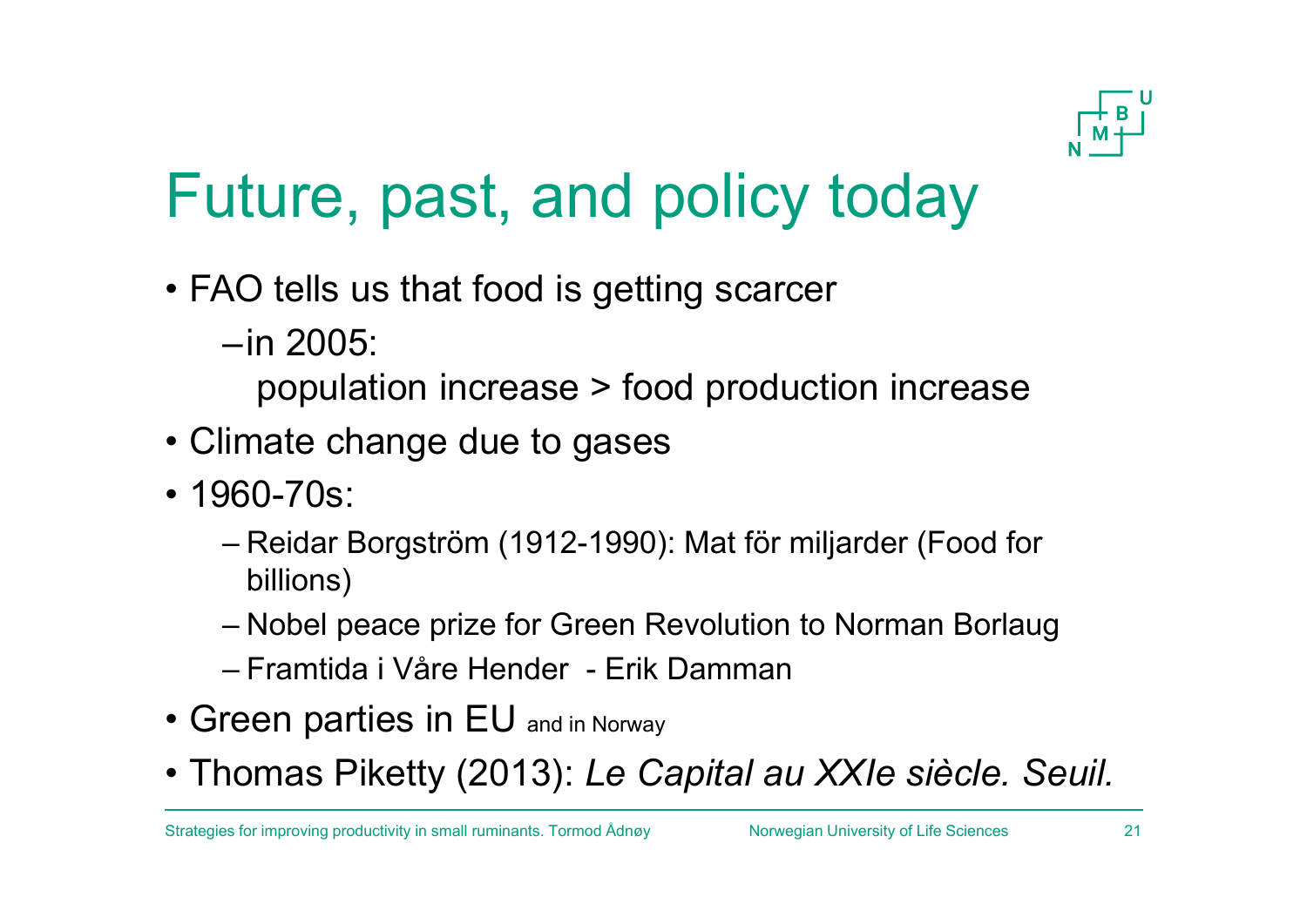

### Money rules – mostly …

• I will buy where I think I get best value for my money when I purchase food

–lamb, porc, ..

- A farmer will change from sheep to pig production to get higher income
- or find another job in the oil industry…
- Policy is more efficient if prices reflect policies
	- –Greenhouse gas emissions should be taxed
		- Fossil fuel production and use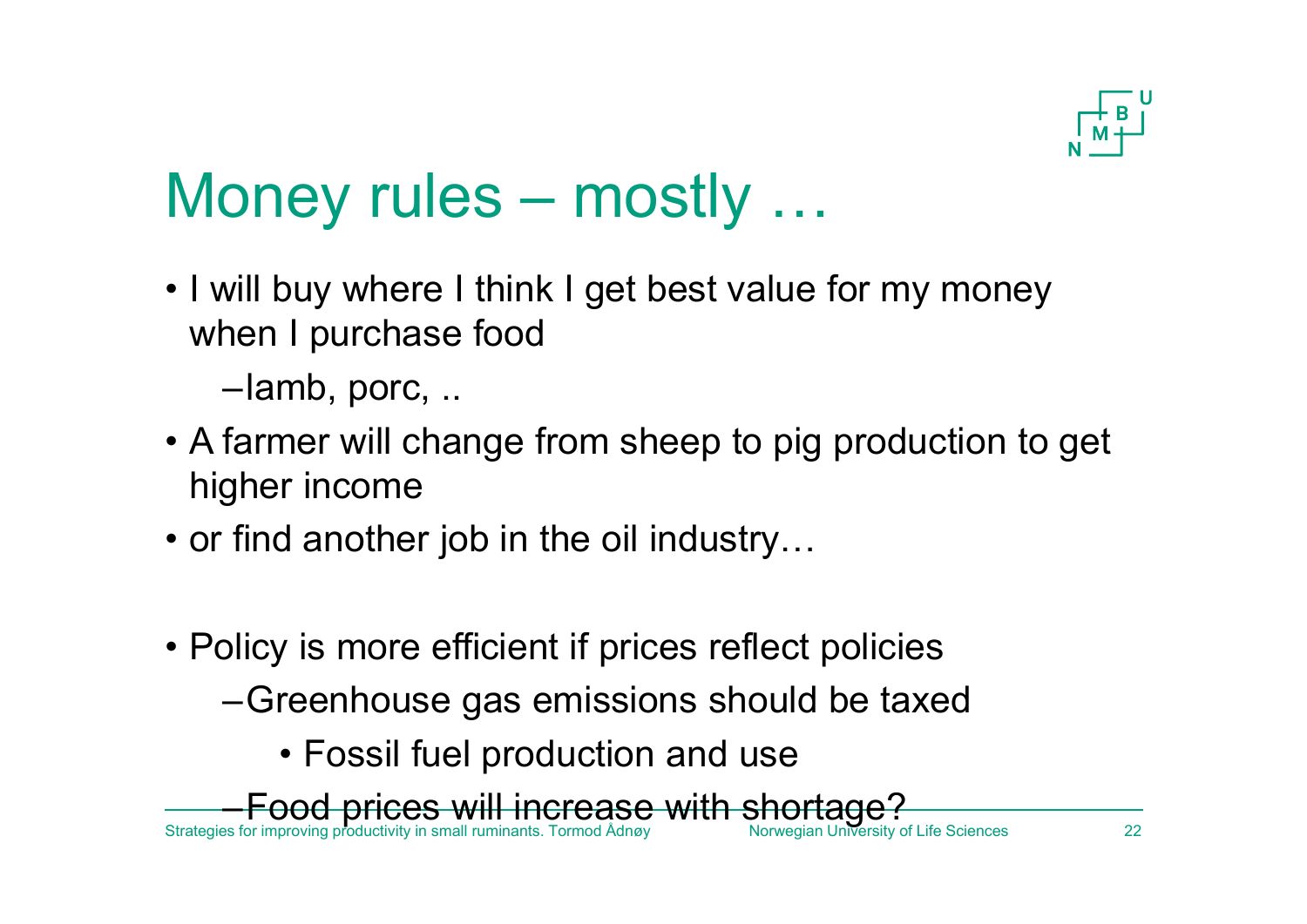

### Small ruminant productivity

- Some resources are best refined by small ruminants –some rangeland pastures
- Some products are most efficiently made by small ruminants

–landscaping by keeping down bushes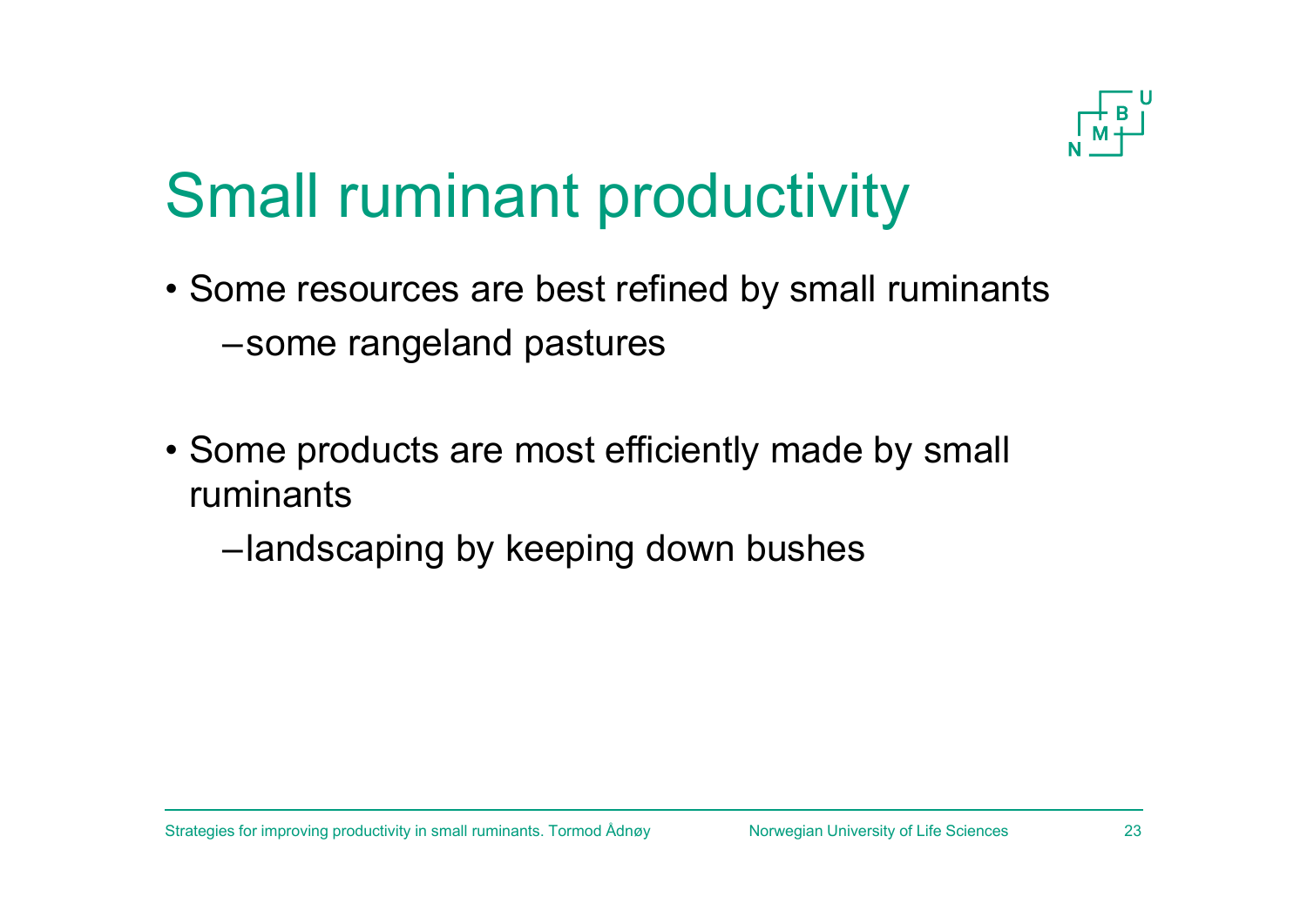### Genotype \* environment interaction?



- Do we know when another breed is needed when environments are so different … ?
- We have bred for an environment where concentrates areavailable and cheap
- Do we need breeds for a future where food and concentrate feed are scarce?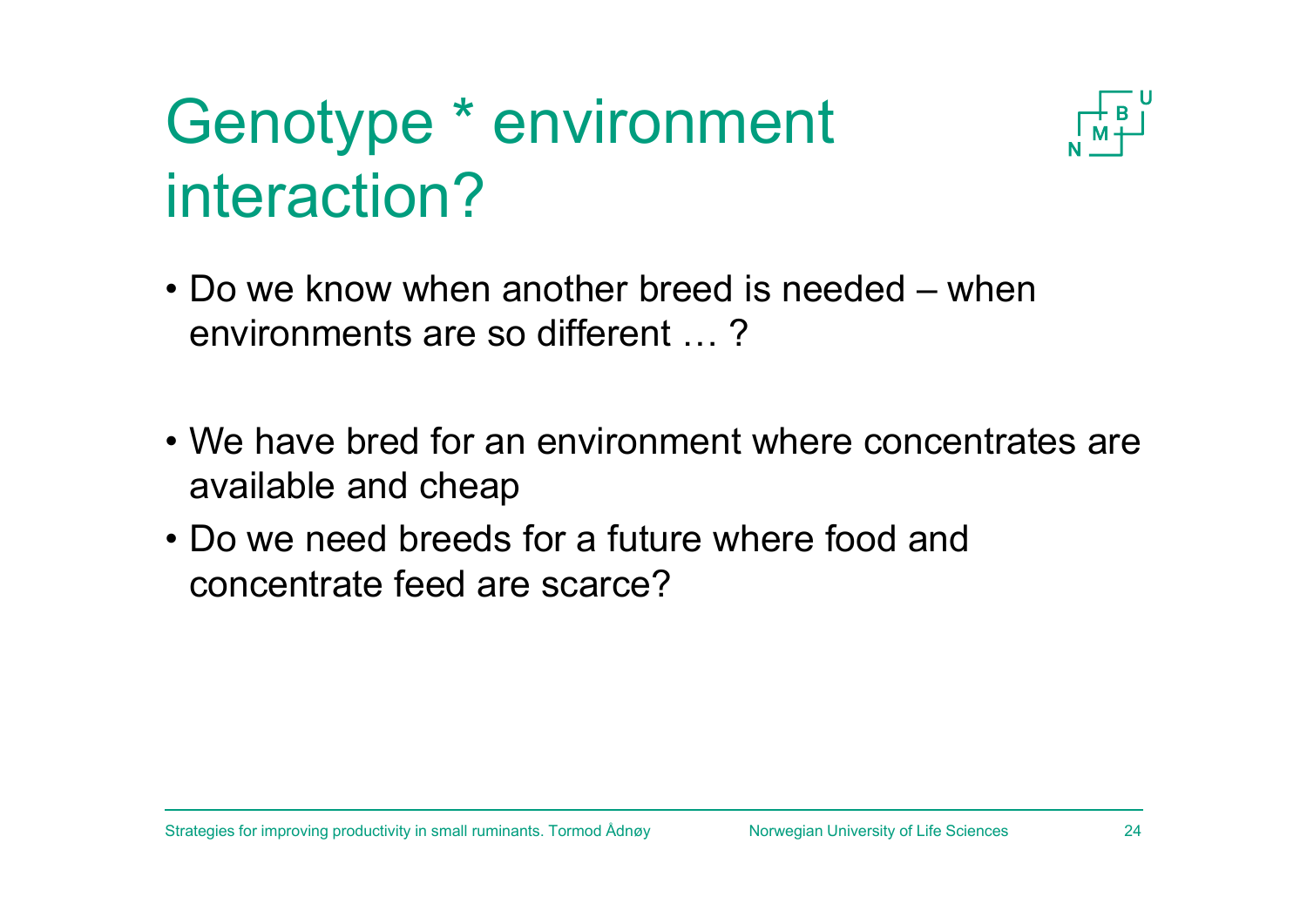

### Small ruminants

- Require less investments
	- –number of goats has been doubled in some countries (not Norway and Europe) after 1995
- Adapted to many environments
- Meat, milk, and fiber
- Labor intensive?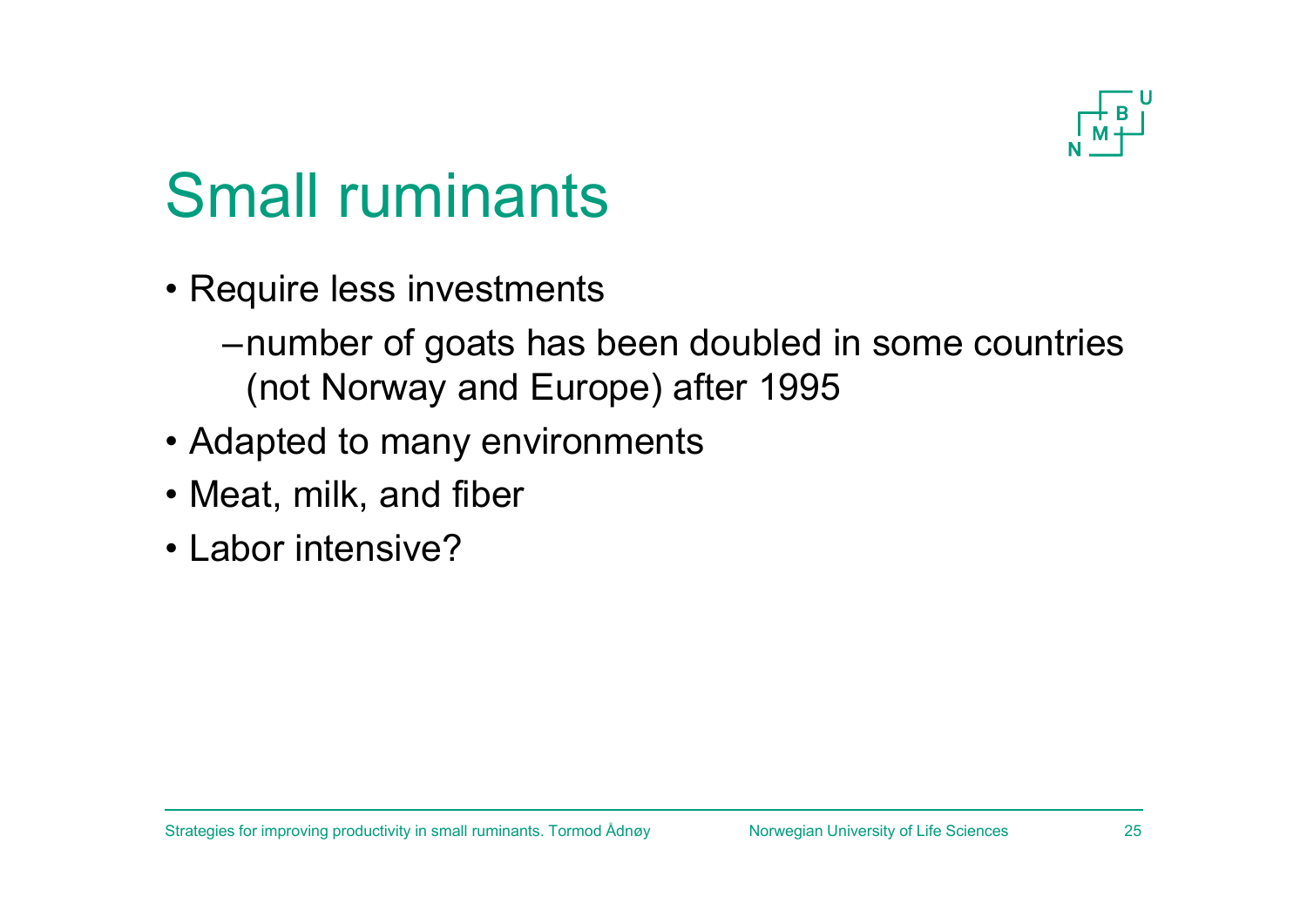

### Survival and mortality

- A dead goat does not give milk
- A sick goat gives less milk
- The animal we need supports the environment we have and can give it.
- Mortality or survival is often an important part of productivity
- genotype \* environment effects for mortality and survival important ! / – difficult to breed for ?
- Animal welfare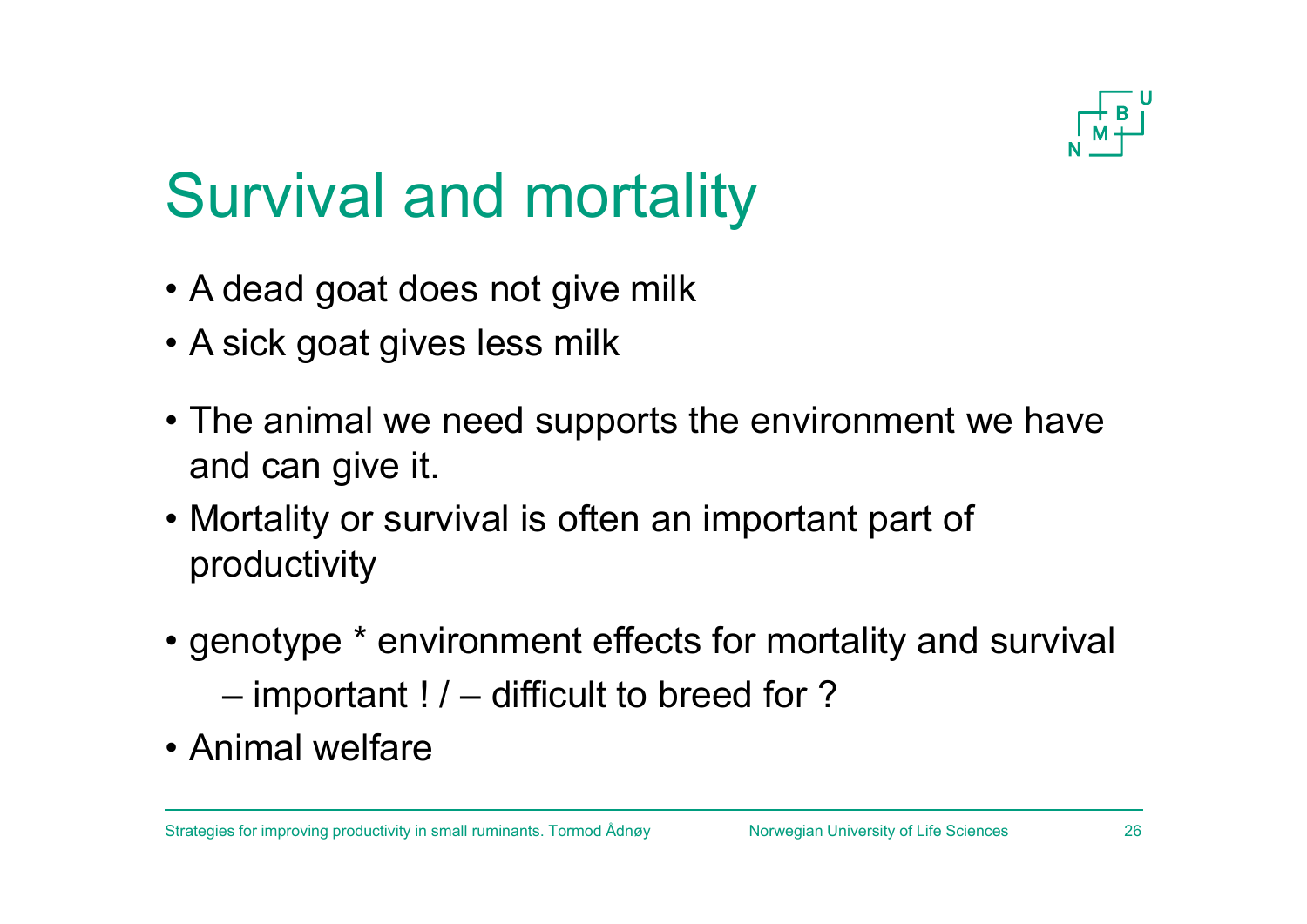

### Breeding for productivity

- Should breeding increase productivity for the limiting resources
	- or for the abundant / free resources?
		- –imported feeds
		- or abundant rangeland?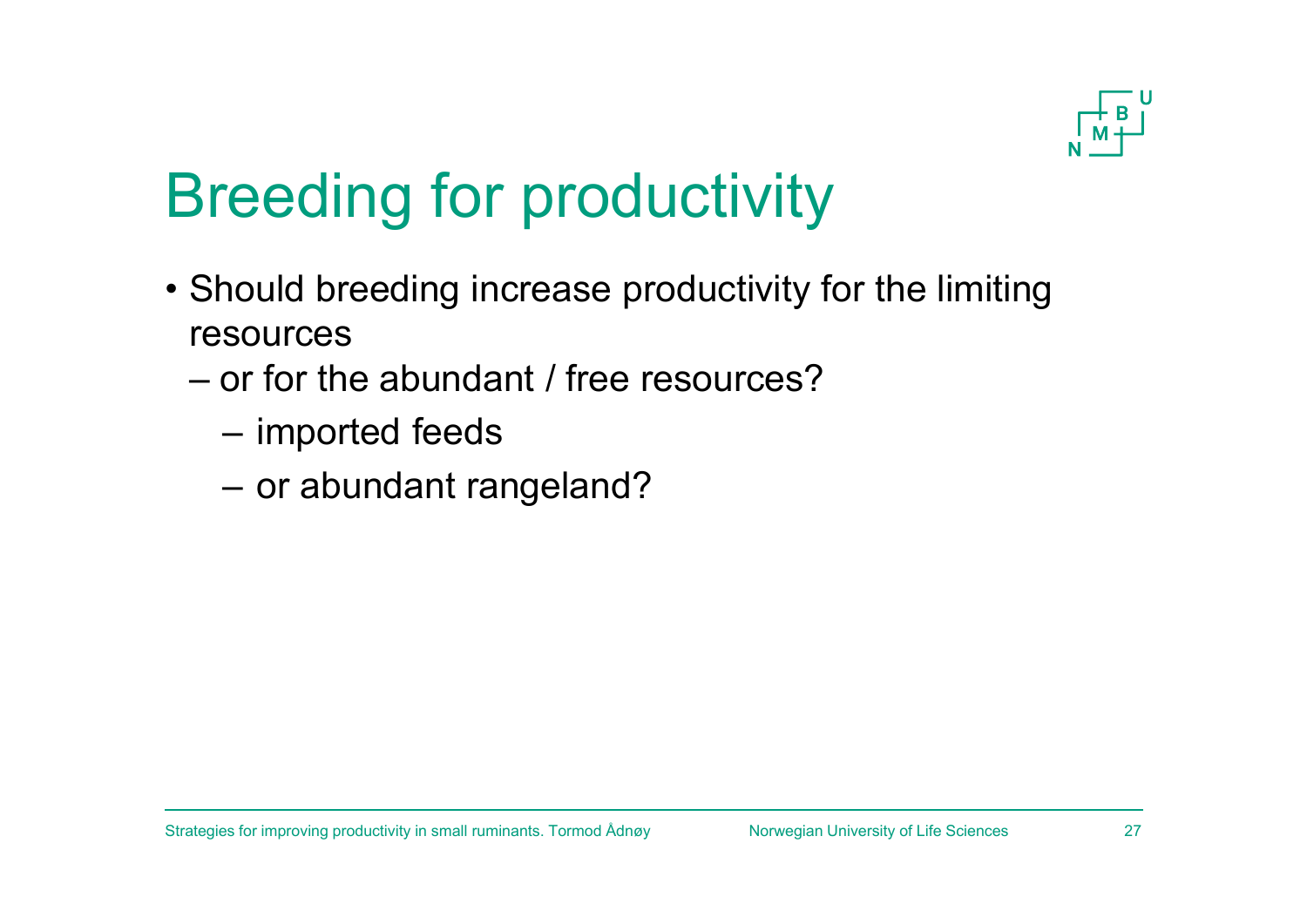

### Conclusion for food scarcity

- Feed that can be used for food should be used for direct human consumption
- Resources that ruminants can use, and not humans, should be transformed to milk and meat.
- Ruminants' role in a future with less food is to use less grains and more roughage
- If output product is measured per animal, then include the weight of the animal as a simple measure for input resource needed to increase productivity.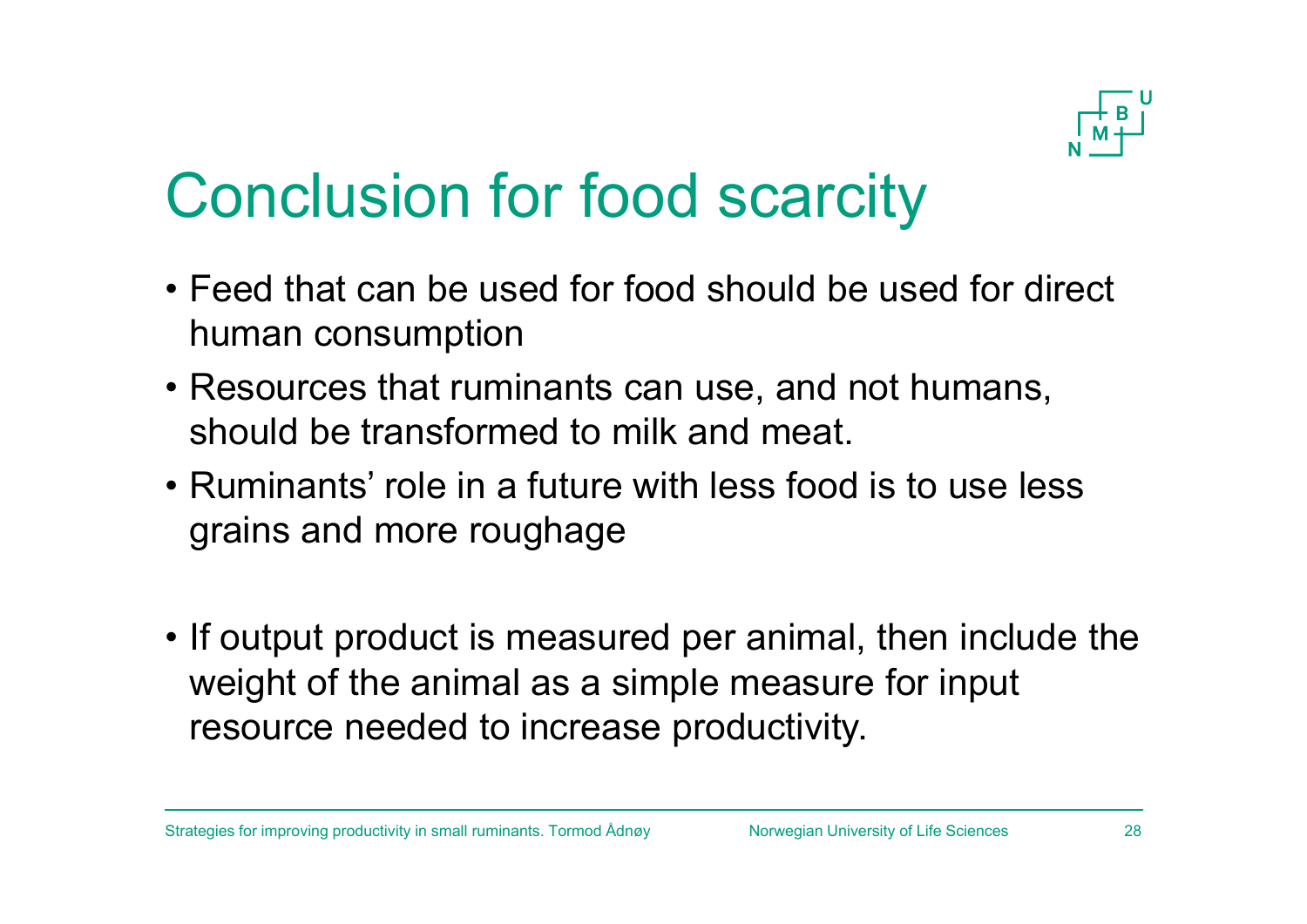## Conclusions with cheap imported feed resources



compared to salaries:

• Chicken and pork meat is cheaper to produce.

If lambs meat and goat cheese is desired:

- subsidize farmers to use the 80% rangeland resource
- and/or exploit high end market

Norwegian settings – but not irrelevant for other countries?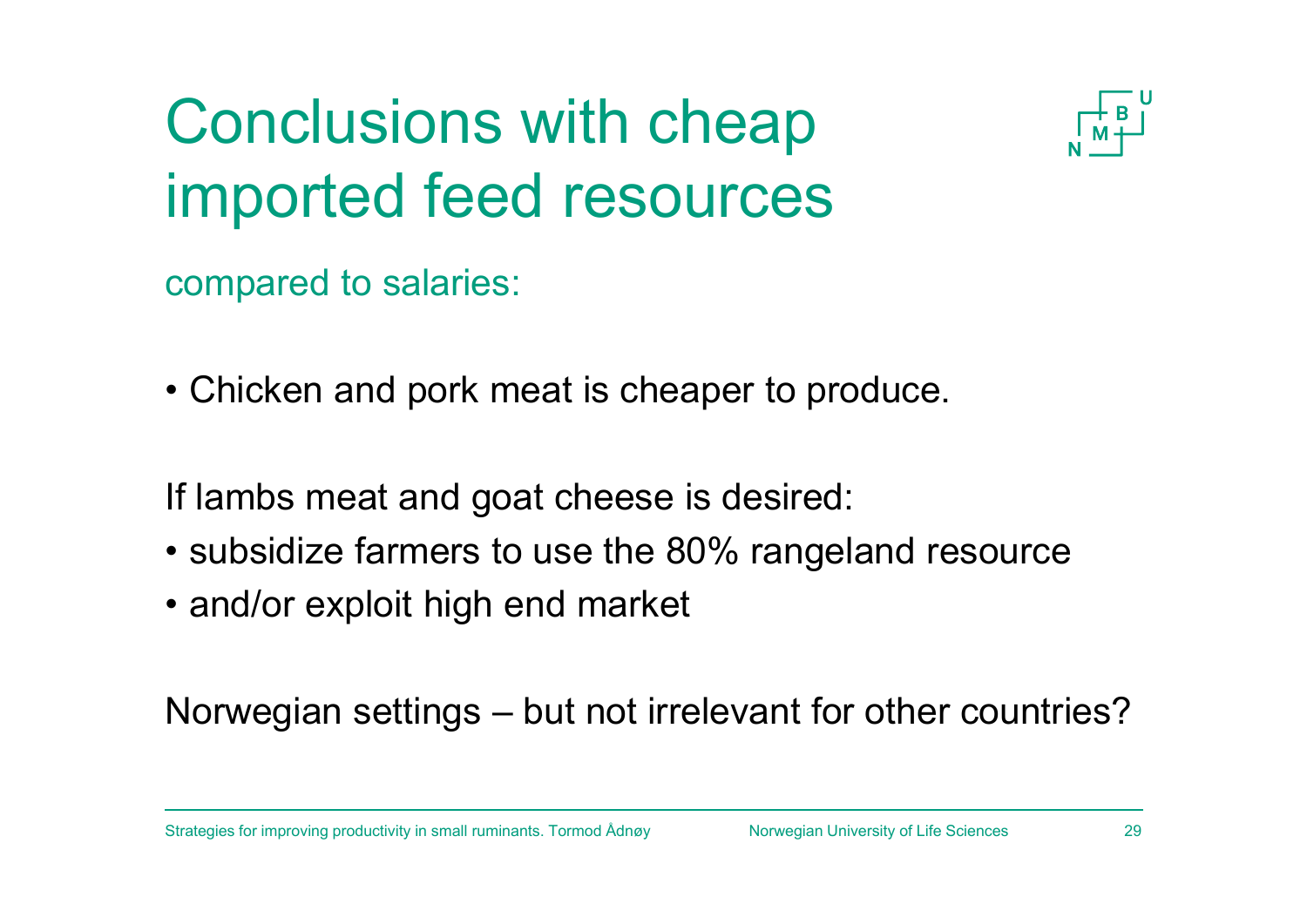## Conclusion with cheap imported feed resources



- Let ruminants be ruminants transforming feed resources inedible for humans to highvalued milk and meat
- Go for high labor productivity:
	- easy-care animals: less disease, less kidding/lambing difficulties, easy to gather from rangeland pasture
	- – more product (milk, meat, ..) per labor (and other limited resource)
	- **add grown weight to registrations – to limit increase in body size**